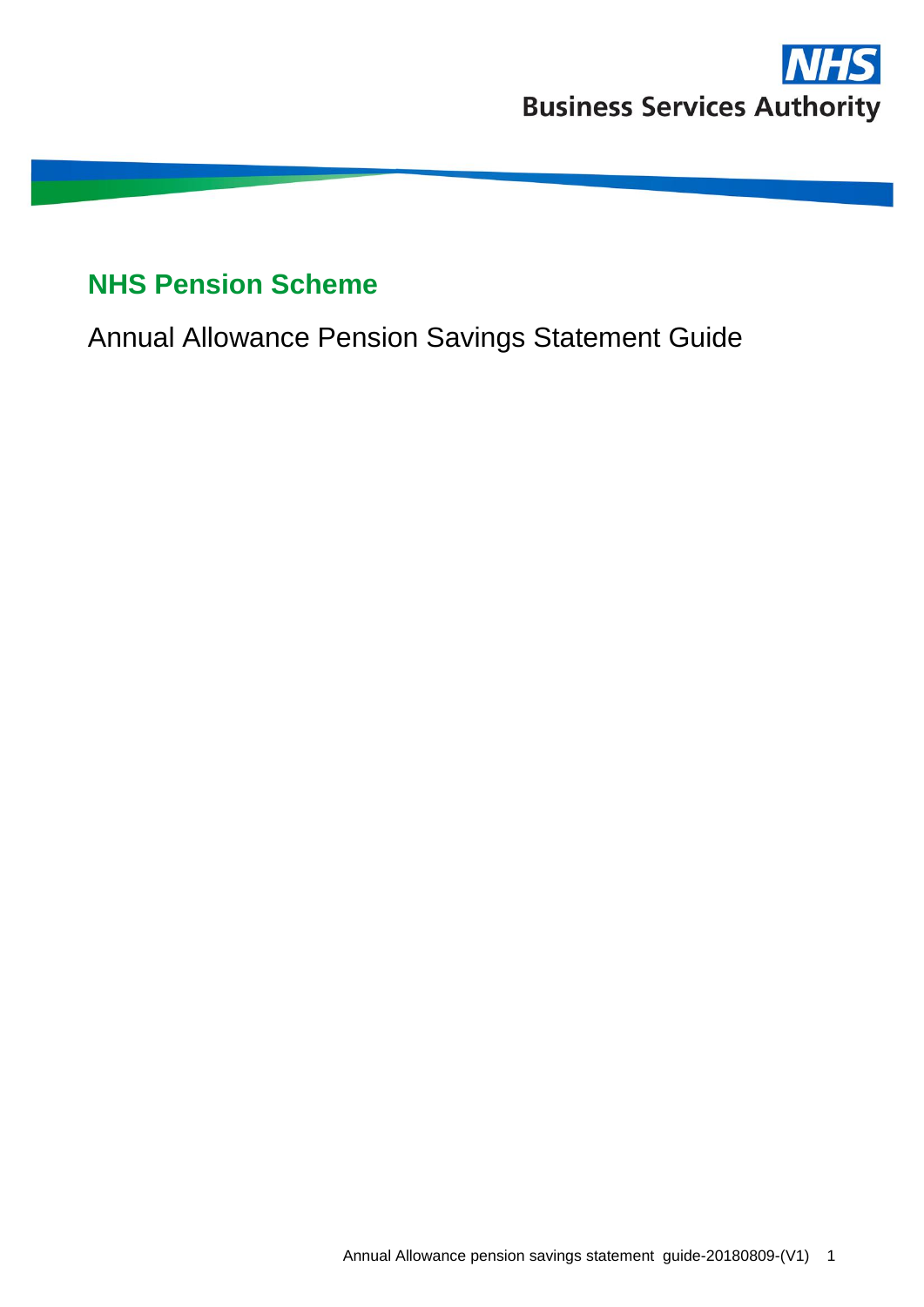## **Contents**

| Why have you been sent an annual allowance pension savings statement?4 |  |
|------------------------------------------------------------------------|--|
|                                                                        |  |
|                                                                        |  |
|                                                                        |  |
|                                                                        |  |
|                                                                        |  |
|                                                                        |  |
|                                                                        |  |
|                                                                        |  |
|                                                                        |  |
|                                                                        |  |
|                                                                        |  |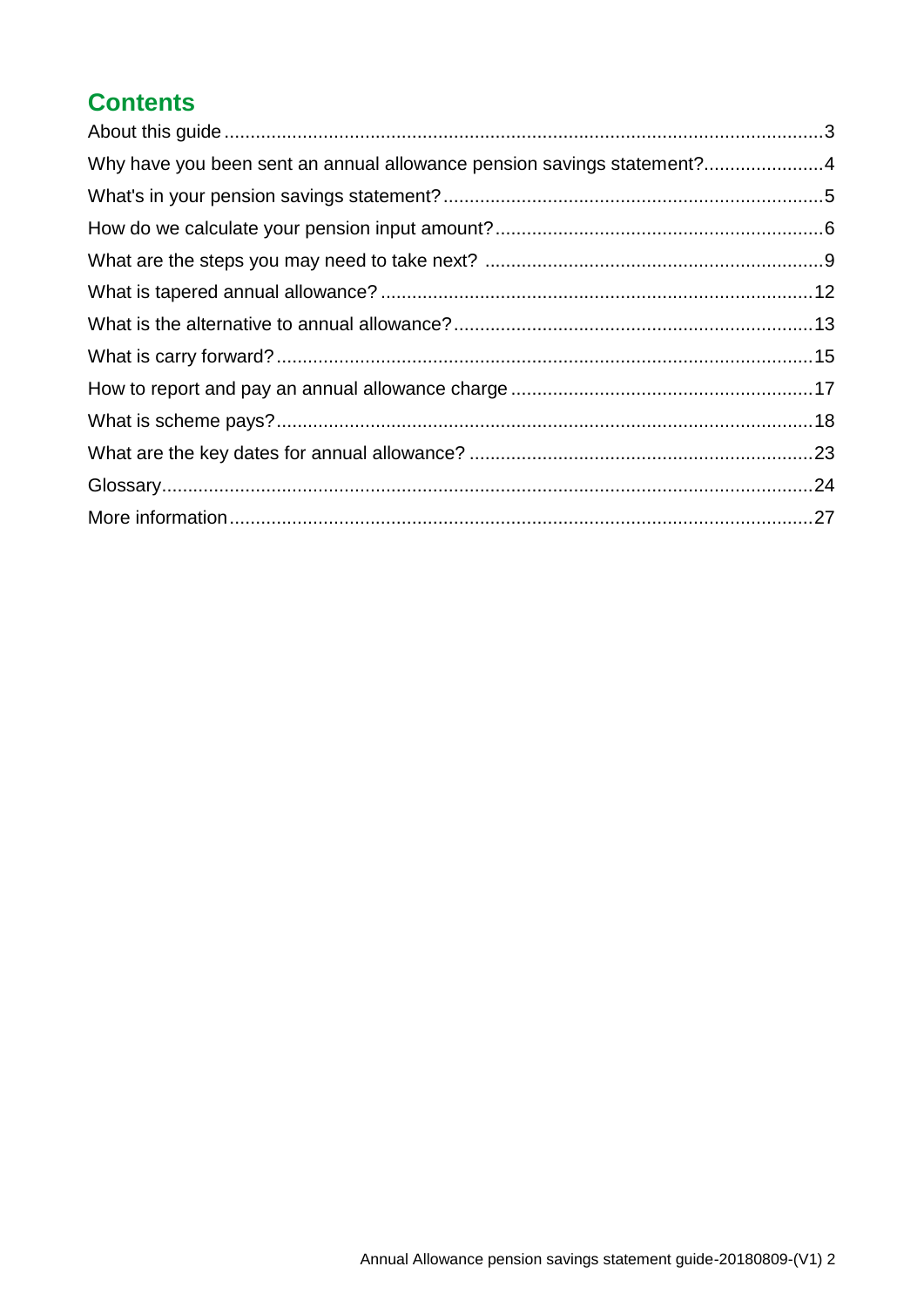## **About this guide**

Whether this is the first time you have received a pension savings statement from us, or you have received one for an earlier tax year, the topic of taxation on pensions is complicated and the language used technical and therefore confusing.

This guide has been published as an aid to:

- help explain why you have been sent a statement;
- give you important information about the annual allowance;
- take you through the figures on your statement; and
- highlight the next steps that you may need to take.

Your statement, along with the information provided in this guide, will help you consider whether you have an annual allowance tax charge to pay to HM Revenue and Customs (HMRC).

Tax is your personal responsibility. The NHS Business Services Authority (NHSBSA) and your NHS employer cannot assist you with any tax liability calculations.

You may wish to seek the services of a tax adviser if you are concerned about how the annual allowance may affect your NHS pension benefits or any other pension benefits you may have in a pension scheme outside the NHS.

A tax adviser may also be able to assist you if you had taxable income of more than £110,000 during the relevant tax year as the annual allowance available to you may have to be tapered down to an amount lower than the standard annual allowance.

The terminology used in this guide is taken from HM Treasury legislation in the Finance Acts and the on-line guidance published by HMRC. There is a glossary at the end of this guide to help explain the more technical terms used and their meanings.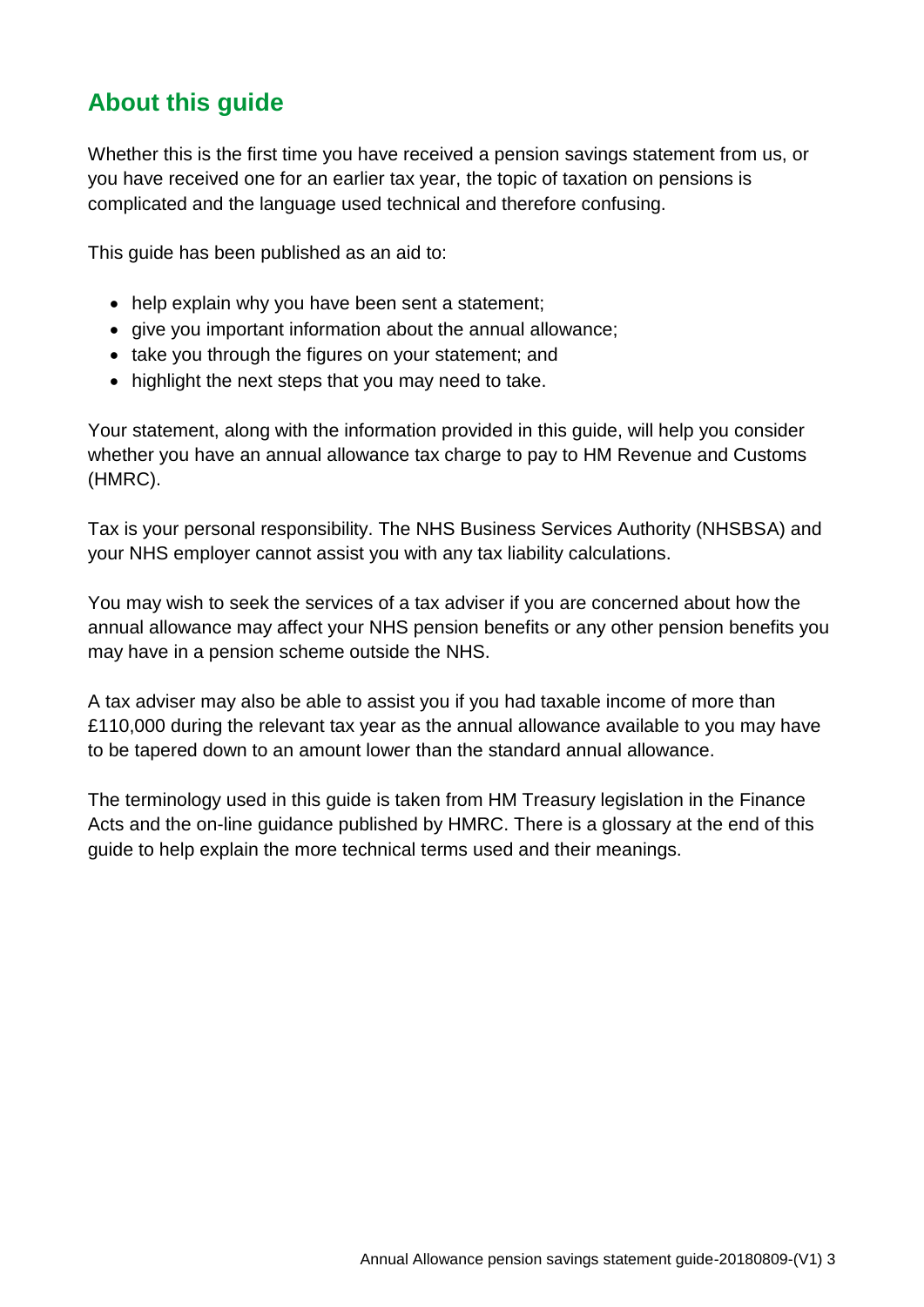## **Why have you been sent an annual allowance pension savings statement?**

There are four reasons why we would send you a pension savings statement.

1. Growth in your NHS pension benefits is more than the standard annual allowance.

We have a legal requirement to send you a pension savings statement if the growth in your NHS pension benefits over a year, known as the pension input period, is more than the standard annual allowance. HMRC call this growth the pension input amount.

If you are a member of the 1995/2008 NHS Pension Scheme and the 2015 NHS Pension Scheme, and the total pension input amount across both these schemes is more than the standard Annual Allowance, you will receive two separate statements, one from each NHS scheme.

The standard annual allowance is currently £40,000.

2 You, or a third party, have requested a pension savings statement. This is called an 'on demand statement'.

If you asked us for a pension savings statement we have sent one to you.

If a third party has asked us for a statement on your behalf we are legally required to send this to you, and not to the third party. It is up to you to pass the statement onto the third party who asked for it on your behalf.

3. You, or a third party, requested a revised statement due to a notification of amended data from your employer.

Your employer has updated us with a change to your pensionable earnings and/or membership and you, or a third party, asked for a revised statement.

Your employer must update us with any changes to your pension record. In turn you must then write to us to ask for a revised statement. A revised statement will not automatically be issued.

4. You are a medical, opthalmic or dental practitioner.

You are a medical, opthalmic or dental practitioner, and do not fall into one of the above three groups.

We are mindful that a significant number of our practitioner members may have pensionable savings in other pension schemes outside the NHS and are more likely to request an on demand statement from us.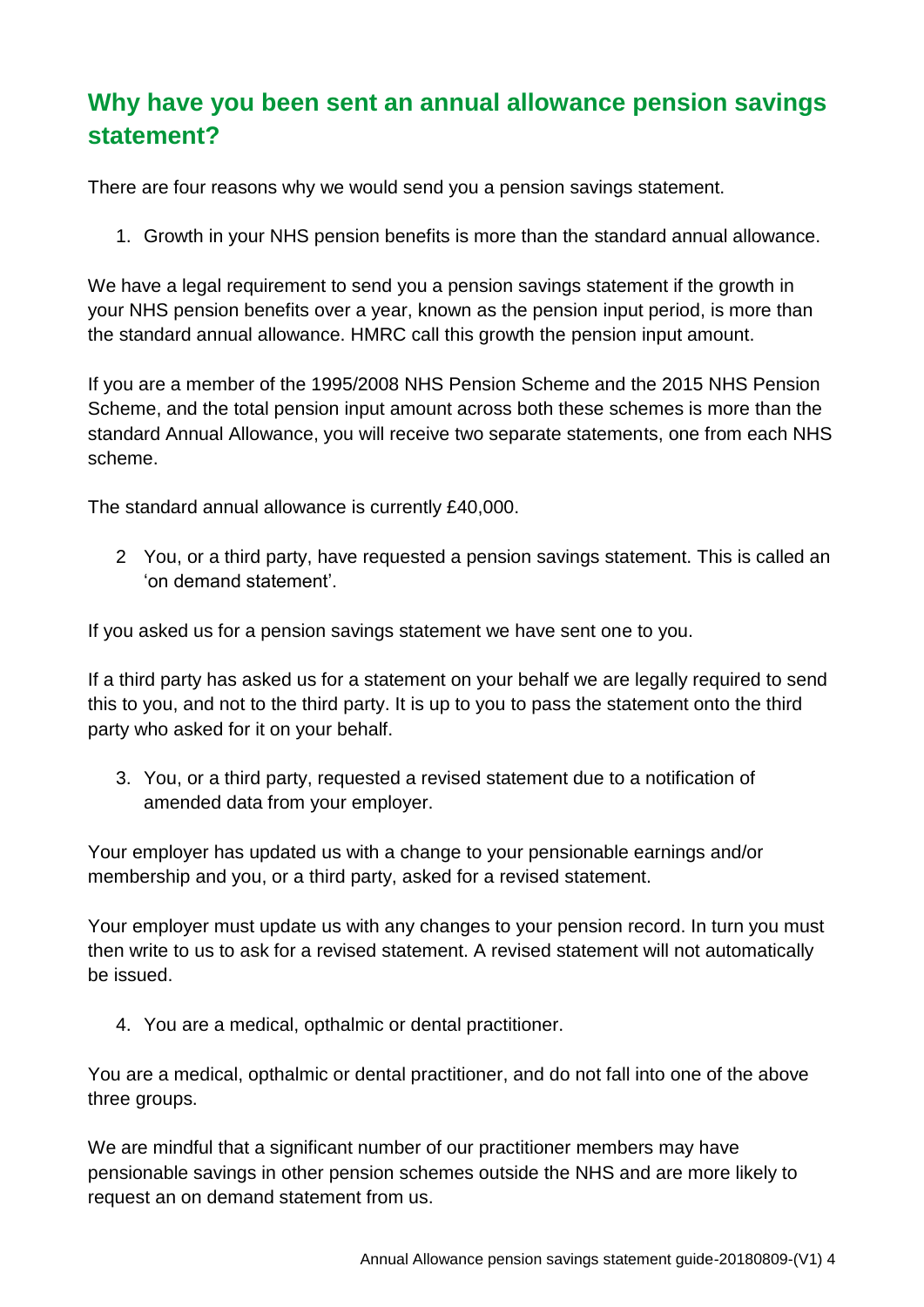## **What's in your pension savings statement?**

## **Pension Scheme Tax Reference (PSTR)**

Each NHS scheme has its own PSTR. If you have an annual allowance charge you will need this number when you are completing your self-assessment tax return.

#### **Pension Input Period**

This is the period over which the growth in your pension savings is measured. From 2016/17 it is now aligned with the tax year.

#### **Relevant tax year pension input amount**

This is the growth in the value of your NHS pension's benefits over the pension input period.

If you are a member of the 1995/2008 and 2015 NHS Pensions Schemes or another pension scheme, you will have a pension input amount in each pension scheme that you must add together.

#### **The standard annual allowance**

This is the standard annual allowance for the tax year across all your pension schemes. You do not have a separate annual allowance for each pension scheme you are a member of.

Your annual allowance could be lower and you need to read pages 12 to 14 to see if you are affected by either the tapered or alternative annual allowance.

## **Pension input amounts for the last three pension input periods**

Unused annual allowance from the last pension input periods can be added to the relevant tax years annual allowance.

If the pension input amount in one of these years is less than your annual allowance you will have some unused annual allowance to carry forward. Remember – your annual allowance may be lower than the standard annual allowance shown.

## **Tax year 2015/16**

This combined periods pension input amount is split between the pre and post alignment tax years.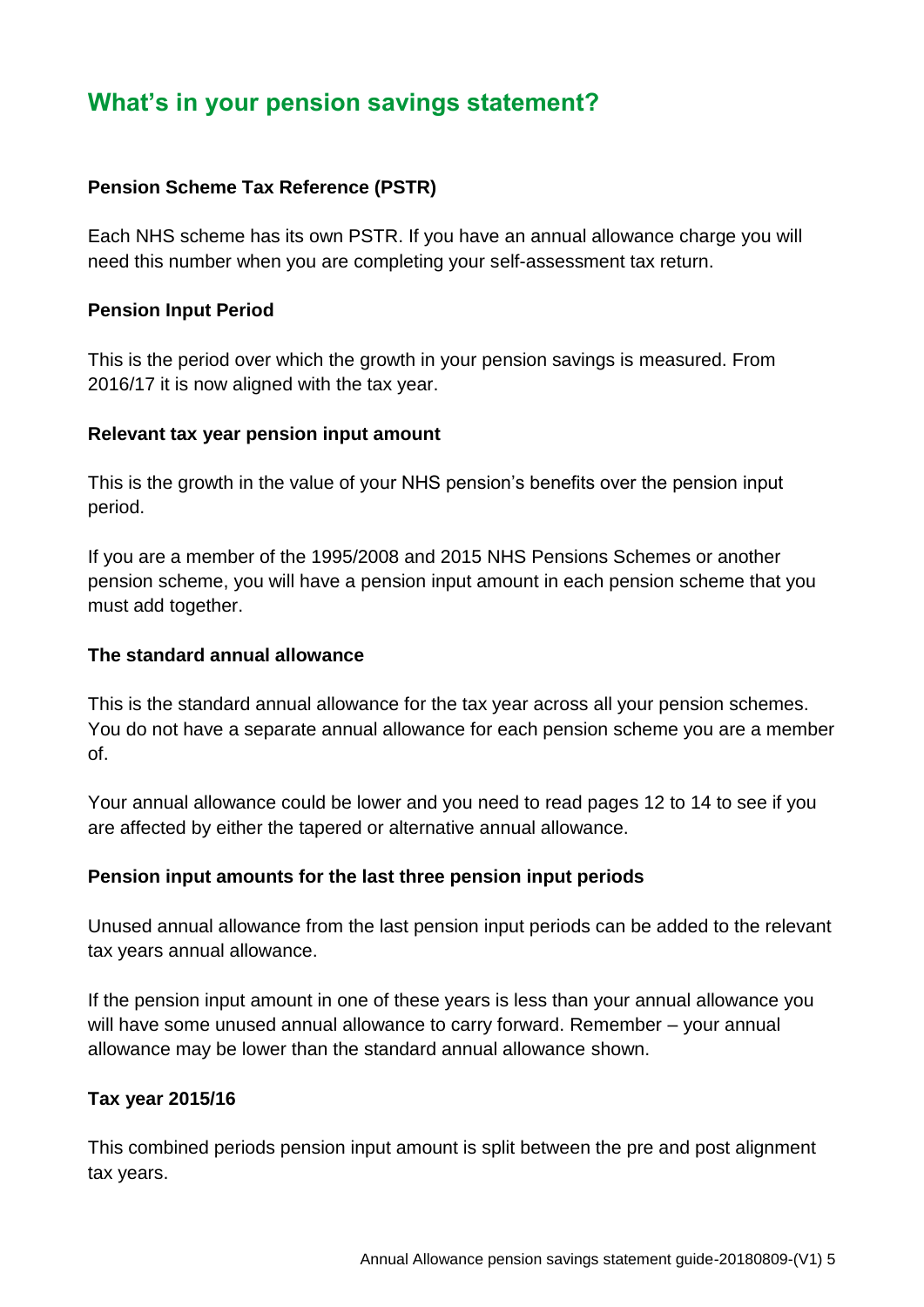## **How do we calculate your pension input amount?**

Your pension input amount (PIA) is the difference between the value of your NHS pension benefits at the beginning, **the opening value**, and the end, **the closing value**, of the pension input period.

Any pension contributions you, or your employer on your behalf, has paid into a NHS scheme are not included in the opening and closing value calculations.

The following steps are used to calculate the opening and closing values.

#### **The Opening Value**

- Step 1 We calculate your NHS pension up to the day before the start of the pension input period.
- Step 2 The pension is multiplied by a factor of  $16<sup>1</sup>$ .
- Step 3 If you are a 1995 Section member your automatic retirement lump sum is added to the amount in step 2.
- Step 4 The total amount is adjusted in line with inflation to reflect their value at the end of the pension input period.

#### **The Closing Value**

- Step 5 We calculate your NHS pension up to the last day of the pension input period.
- Step 6 The pension is multiplied by a factor of  $16<sup>1</sup>$ .
- Step 7 If you are a 1995 Section member your automatic retirement lump sum is added to the amount in step 6.

#### **PIA**

- Step 8 We deduct the opening value in step 4 from the closing value in step 7. This gives us your pension input amount.
	- $1$  A flat factor of 16 as confirmed in Section 234 of the Finance Act 2004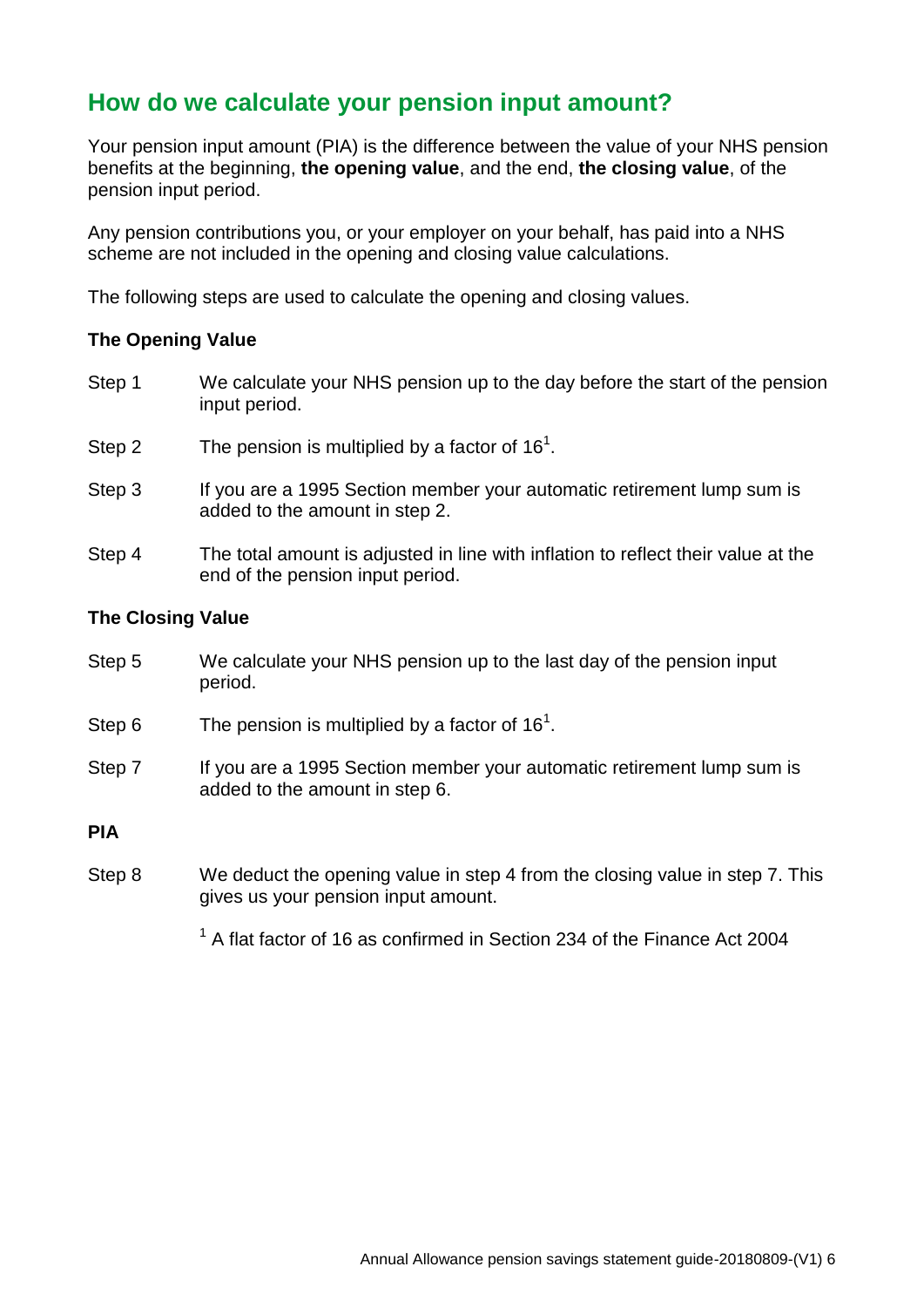## **Opening and closing values**

These figures have been calculated using pensionable pay or membership details provided by your employer. It is your employer's responsibility to ensure this data is correct and up to date.

## **Adjustment in line with inflation**

The amount at step 4 is adjusted in line with inflation by the 12 month increase in the Consumer Price Index (CPI) to the September before the start of the relevant tax year. CPI percentages for the relevant tax year and carry forward tax years are:

| <b>Tax Year</b> | CPI%               | <b>September CPI</b> |
|-----------------|--------------------|----------------------|
| 2018/19         | Not yet confirmed  | September 2017       |
| 2017/18         | 1.0%               | September 2016       |
| 2016/17         | $0\%$ <sup>1</sup> | September 2015       |
| 2015/16         | $2.5\%^{2}$        | September 2014       |
| 2014/15         | 2.7%               | September 2013       |
| 2013/14         | 2.2%               | September 2012       |

<sup>1</sup> A negative September 2015 CPI resulted in 0% CPI for annual allowance

 $2$  Changed to 2.5% for annual allowance

## **What was different about tax year 2015/16?**

As part of a move for the pension input amount in all pension schemes to become aligned to the tax year transitional rules for tax year 2015/2016 were brought in, that introduced two mini tax years, each with a separate pension input period. Previously pension schemes had been allowed to choose their own pension input periods.

As a consequence of the transitional rules a pension input period opened on 8 July 2015 was treated as having ended on that day, with a new pension input period starting immediately afterwards from 9 July 2015 to 5 April 2016.

If you were in active pensionable employment that spanned these dates then you have two mini tax years in 2015/2016, each having a different standard annual allowance.

## **Pre-alignment tax year**

| 2015/16              | <b>Start of Pension</b> | <b>End of Pension</b> | <b>Standard Annual</b> |
|----------------------|-------------------------|-----------------------|------------------------|
|                      | <b>Input Period</b>     | <b>Input Period</b>   | <b>Allowance</b>       |
| <b>Pre-alignment</b> | 1 April 2015            | 8 July 2015           | £80,000                |
| pension input        |                         |                       |                        |
| period               |                         |                       |                        |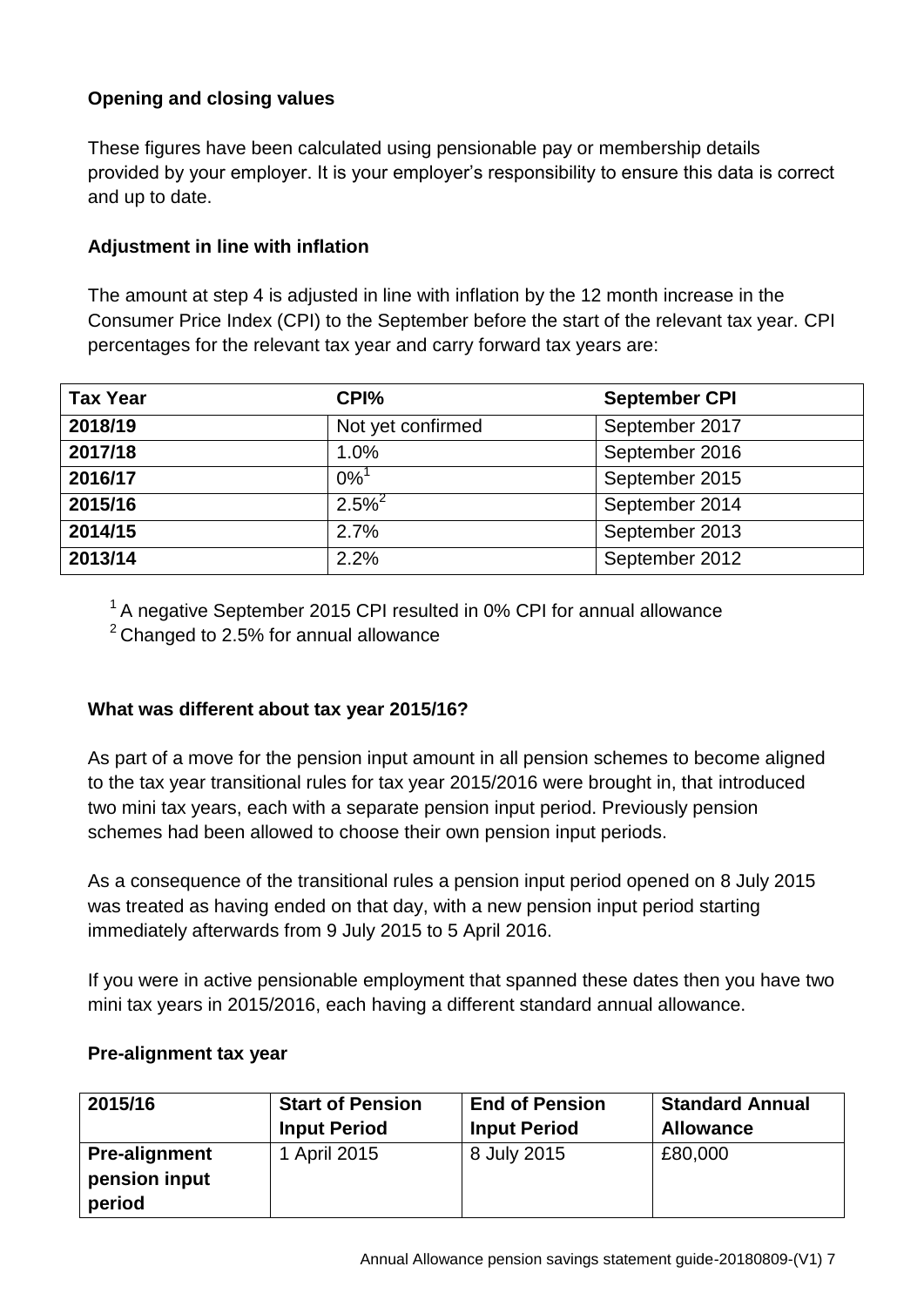From 1 April 2015 to 8 July 2015 the standard annual allowance was £80,000.

#### **Post-alignment tax year**

| 2015/16                                   | <b>Start of Pension</b> | <b>End of Pension</b> | <b>Standard Annual</b> |
|-------------------------------------------|-------------------------|-----------------------|------------------------|
|                                           | <b>Input Period</b>     | <b>Input Period</b>   | <b>Allowance</b>       |
| Post-alignment<br>pension input<br>period | 9 July 2015             | 5 April 2016          | £0.00                  |

From 9 July 2015 to 5 April 2016 the standard annual allowance was £0.00, but up to £40,000 of any unused annual allowance from the pre-alignment pension input period could be carried forward to the post-alignment pension input period.

#### **Pension savings in the NHS Money Purchase AVC Scheme**

The pension savings statement we have sent you does not include any pension contributions you have paid into the NHS Money Purchase AVC Scheme during the relevant tax year. This could be contributions with one or more of our AVC providers; Equitable Life, Prudential or Standard Life.

You will be sent a separate statement if your pension savings in this scheme are more than the standard annual allowance. If you have not automatically been sent a pension savings statement by 6 October you can contact the provider to request an on demand statement.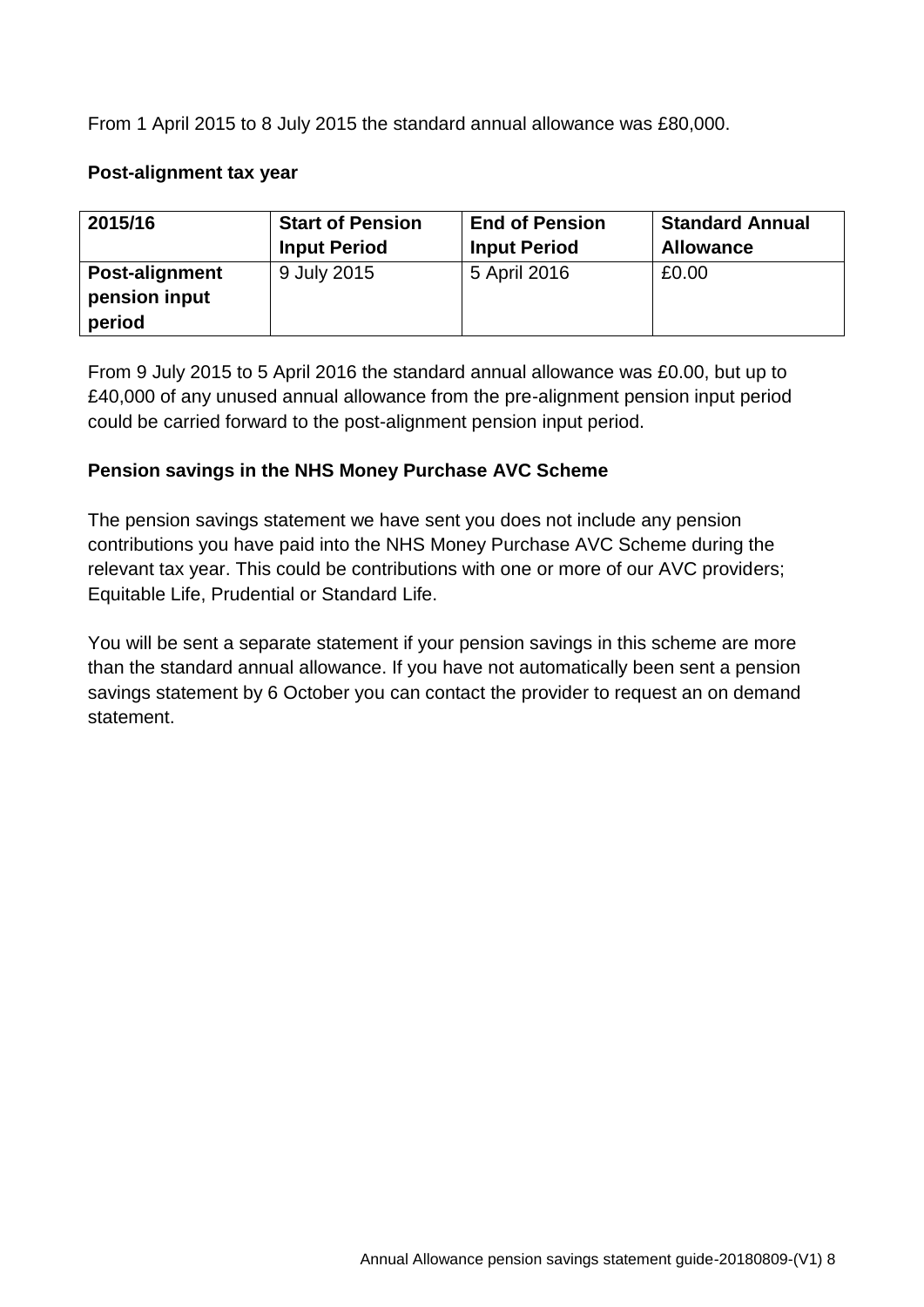## **What are the steps you may need to take next?**

You have read your pension savings statement and are now working your way through this accompanying guide. Remember if you are a member of both the 1995/2008 NHS Pension Scheme and the 2015 NHS Pension Scheme you should have received two statements, showing the pension input amounts in each scheme.

You now need to determine if you have an annual allowance tax charge to pay. You can do this by working through the following steps which we have included to assist you.

## **Step 1 – Work out your total pension input amount in the relevant tax year**.

If you have pension savings outside the 1995/2008 NHS Pension Scheme, or the 2015 NHS Pension Scheme and have not automatically been sent a pension savings statement by 6 October, following the end of the relevant tax year, you will need to contact your pension scheme provider and ask for one before you can work out your total pension input amount.

This includes membership of the NHS Money Purchase AVC Scheme. If you have not received a pension savings statement or a benefit statement from the NHS AVC provider please contact us for an on demand pension savings statement.

You can work out your total pension input amount by adding together the pension input amounts from every pension scheme you were a member of during the relevant tax year.

## **Step 2 – Determine if you have a tapered annual allowance.**

From tax year 2016/2017 onwards you only need to be concerned about having a lower, tapered annual allowance if you had taxable income of more than £110,000 during the relevant tax year, or a carry forward tax year. If your taxable income was more than £110,000 you need to determine what annual allowance limit you have for this tax year.

To help you in your determination there is more information about the tapered annual allowance on page 12.

If your taxable income during the relevant tax year, or a carry forward tax year, was £110,000 or less you do not need to know about the tapered annual allowance. You will have the standard annual allowance for this tax year, unless you have an alternative annual allowance – see Step 3.

## **Step 3 – Determine if you have an alternative annual allowance.**

From tax year 2015/2016 onwards you can only be affected by the lower, alternative annual allowance if you were a member of a money purchase pension scheme during the relevant tax year. This would include membership of the NHS Money Purchase AVC Scheme or a personal pension.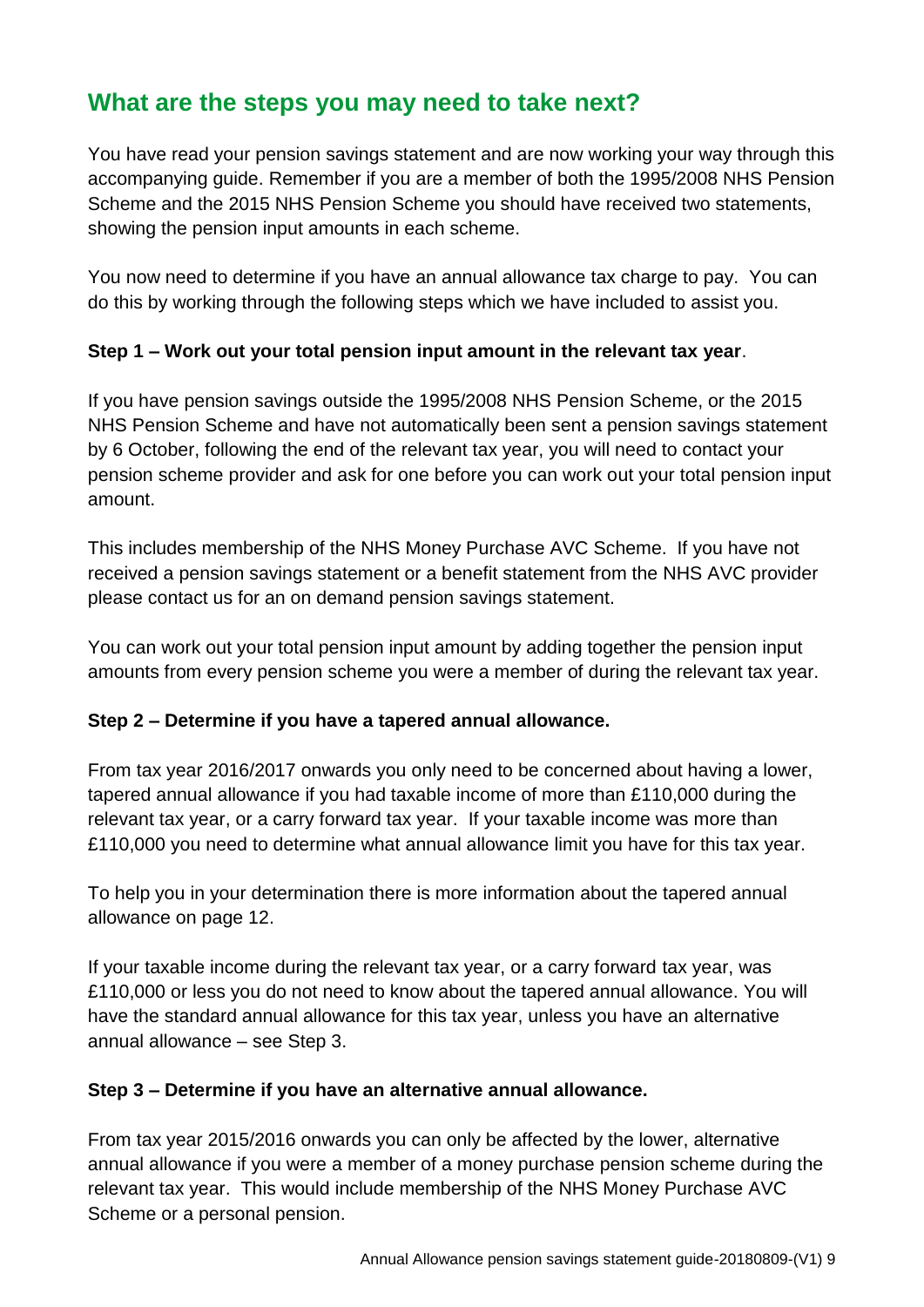If you were a member of one of these pension schemes then you need to read page 13 to help you determine if you meet the conditions for having an alternative annual allowance.

If you were not a member of a money purchase pension scheme during the relevant tax year, or the carry forward tax year, you do not need to know about the alternative annual allowance. You will have the standard annual allowance for this tax year, unless you have a tapered annual allowance – see Step 2.

## **Step 4 – Work out if your total pension input amount is more than your annual allowance.**

At this point you should have worked out your total pension input amount, across all your pension schemes, and determined what annual allowance limit you have for the relevant tax year. It's now time to work out if your total pension input amount is more than your annual allowance.

Your total pension input amount will either be equal to, more than or less than your annual allowance. If it is:

- a) **equal to or less than** your annual allowance then you do not have an annual allowance charge to pay to HMRC.
- b) **more than your** annual allowance you could have an annual allowance charge to pay to HMRC.

If you conclude (a) that you do not have an annual allowance charge there is nothing further for you to do. You do not have to tell us or HMRC that you do not have a tax charge.

If you conclude (b) that the total pension input amount is more than your annual allowance the figures in your carry forward tax years now become very important. You can use previously unused annual allowance from these three tax years to increase your annual allowance in the relevant tax year to hopefully reduce or get rid of your annual allowance charge.

## **Step 5 – Determine what unused annual allowance you have from the previous three pension input periods to carry forward.**

If the conclusion to Step 4 is (b) you now need to return to the figures on your pension savings statement(s) as it gives you the pension input amounts for the previous three pension input periods.

Similar to Step 1 for each of these three tax years you need to add all your pension input amounts from all your pension schemes together.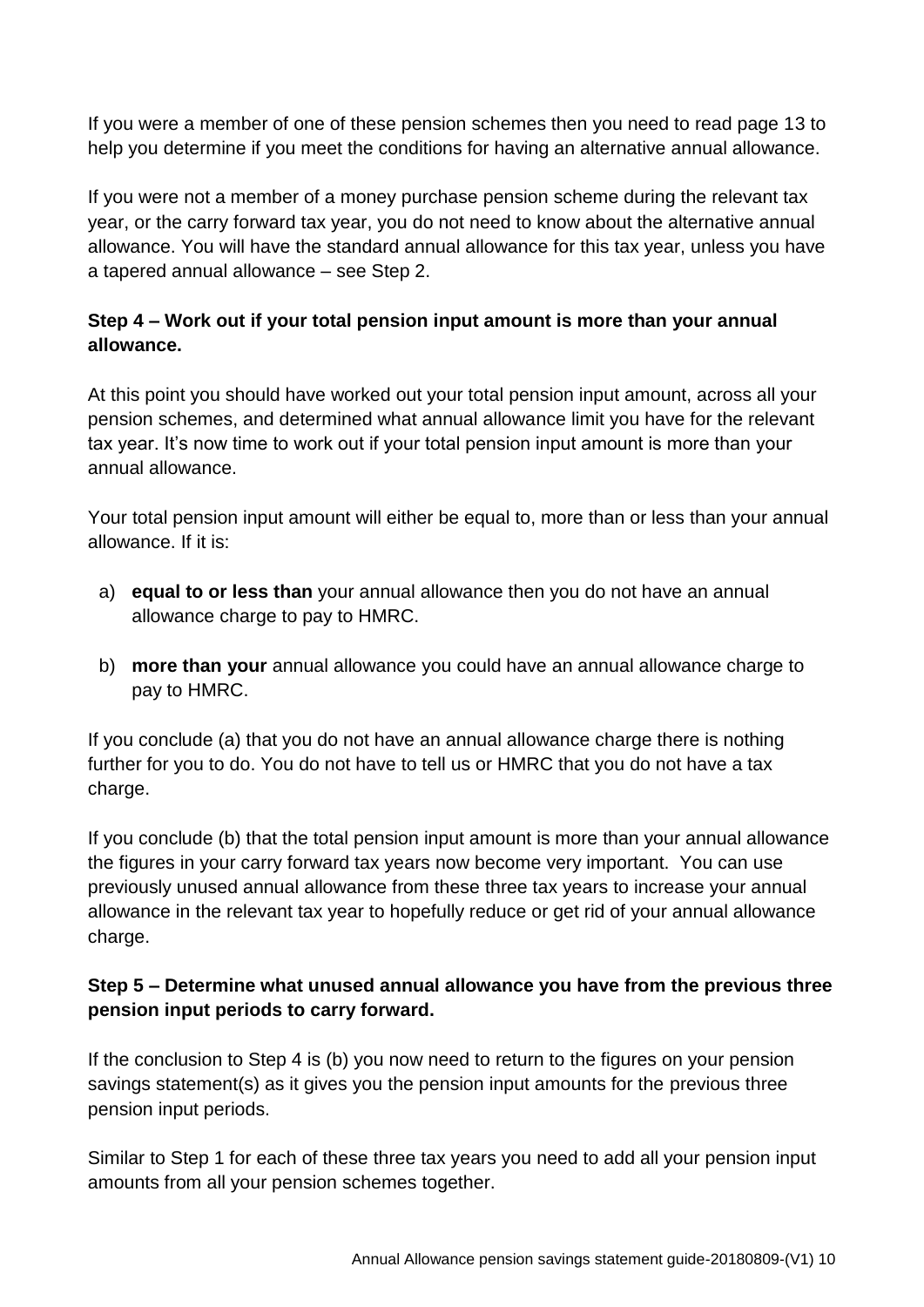If the total pension input amount in one of these periods is less than your annual allowance for that tax year you will have some unused annual allowance to carry forward.

Remember you may need to revisit steps 2 and 3 for some or all of the carry forward tax years to determine what annual allowance limit you had for these tax years.

If the total pension input amount in one of the carry forward pension input periods is equal to or more than your annual allowance then you have no unused annual allowance from that year to carry forward.

Having unused annual allowance to carry forward could mean that you have a lower amount of annual allowance charge or even no tax charge to pay. Page 15 has some useful information about carrying forward unused annual allowance.

## **Step 6 – Determine if you have an annual allowance charge.**

If your total pension input amount is equal to or less than your annual allowance, or the annual allowance plus carry forward of unused annual allowance, then you have no annual allowance charge to pay.

If this is the case then you have nothing further for you to do. You do not have to tell us or HMRC that you do not have a tax charge.

However, if your total pension input amount is more than the annual allowance plus carry forward of unused annual allowance then you do have a tax charge to pay and you will need to calculate the tax charge amount.

HMRC has published guidance and examples on how to calculate the annual allowance charge in their Pensions Tax Manual at [www.gov.uk/hmrc-internal-manuals/pensions-tax](http://www.gov.uk/hmrc-internal-manuals/pensions-tax-manual)[manual.](http://www.gov.uk/hmrc-internal-manuals/pensions-tax-manual)

HMRC has published annual allowance calculators for you to use at [www.hmrc.gov.uk/tools/pension-allowance/index.htm](http://www.hmrc.gov.uk/tools/pension-allowance/index.htm)

## **Step 7 – Calculate your annual allowance charge.**

By following steps 1 to 6 you have determined that you are liable to an annual allowance charge and now need to calculate how much tax to pay.

The annual allowance charge is not at a fixed rate of tax and is dependent on how much taxable income you earned and the total pension input amount in excess of your annual allowance in the relevant tax year.

To find out how much tax to pay, you will need to work out the rate (or rates) of tax that would be charged if the excess pension input amount was added to your taxable income.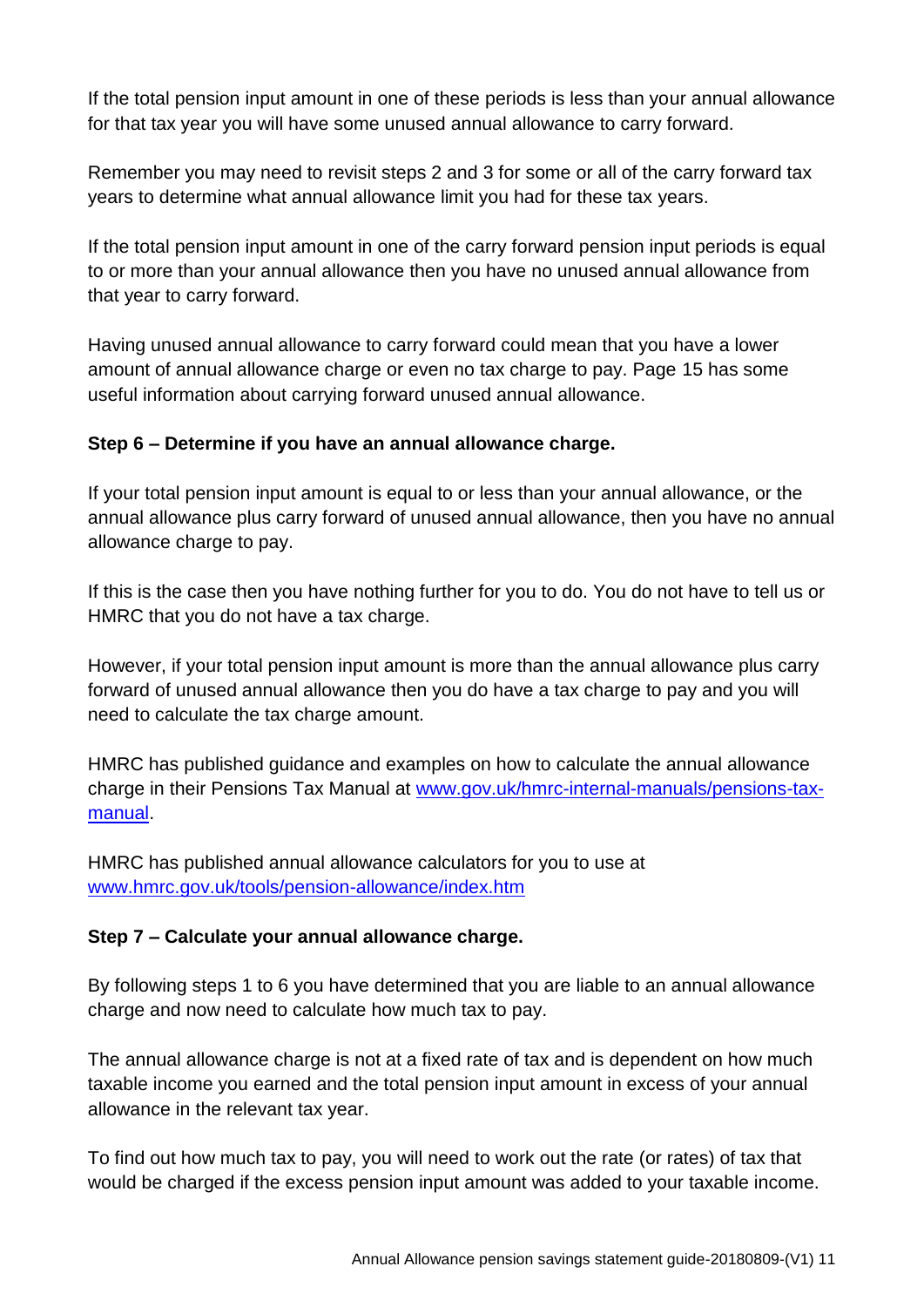This means that the amount of the annual allowance charge can be in whole or in part at 20%, 40% or 45%.

If you are a Scottish taxpayer the three tax rates above have been replaced with the 'Scottish main rates' equivalent which you can find at [www.gov.uk.](http://www.gov.uk/)

## **Step 8 – Report and pay your annual allowance charge.**

You have calculated your annual allowance charge and you need to inform HMRC about it and decide how you are going to pay it.

Page 17 has information about how to inform HMRC of your annual allowance charge and the options that may be open to you for paying it.

Page 18 has details about 'scheme pays'.

**Remember** - you do not need to tell HMRC about your total pension input amount if you do not have an annual allowance charge to pay.

## **What is the tapered annual allowance?**

You should read this section if you have taxable income of more than £110,000 in a relevant or carry forward tax year from 2016/2017 onwards.

It is up to you to determine if you have a standard annual allowance or a lower, tapered annual allowance. The tapered annual allowance, introduced from 6 April 2016, only affects a relevant or carry forward tax year from 2016/2017 onwards.

Your taxable income is calculated at the end of a tax year in order to determine your annual allowance limit for that year.

## **Threshold income**

The tapered annual allowance may apply to you if your income is £110,000 or more. This is known as your threshold income. It is based on your taxable income after allowing for certain tax reliefs plus the value of certain pension-related salary sacrifice type arrangements.

## **Threshold income of £110,000 or less**

If you have a threshold income of £110,000 or less for a tax year you will not be subject to the tapered annual allowance.

## **Threshold income of more than £110,000**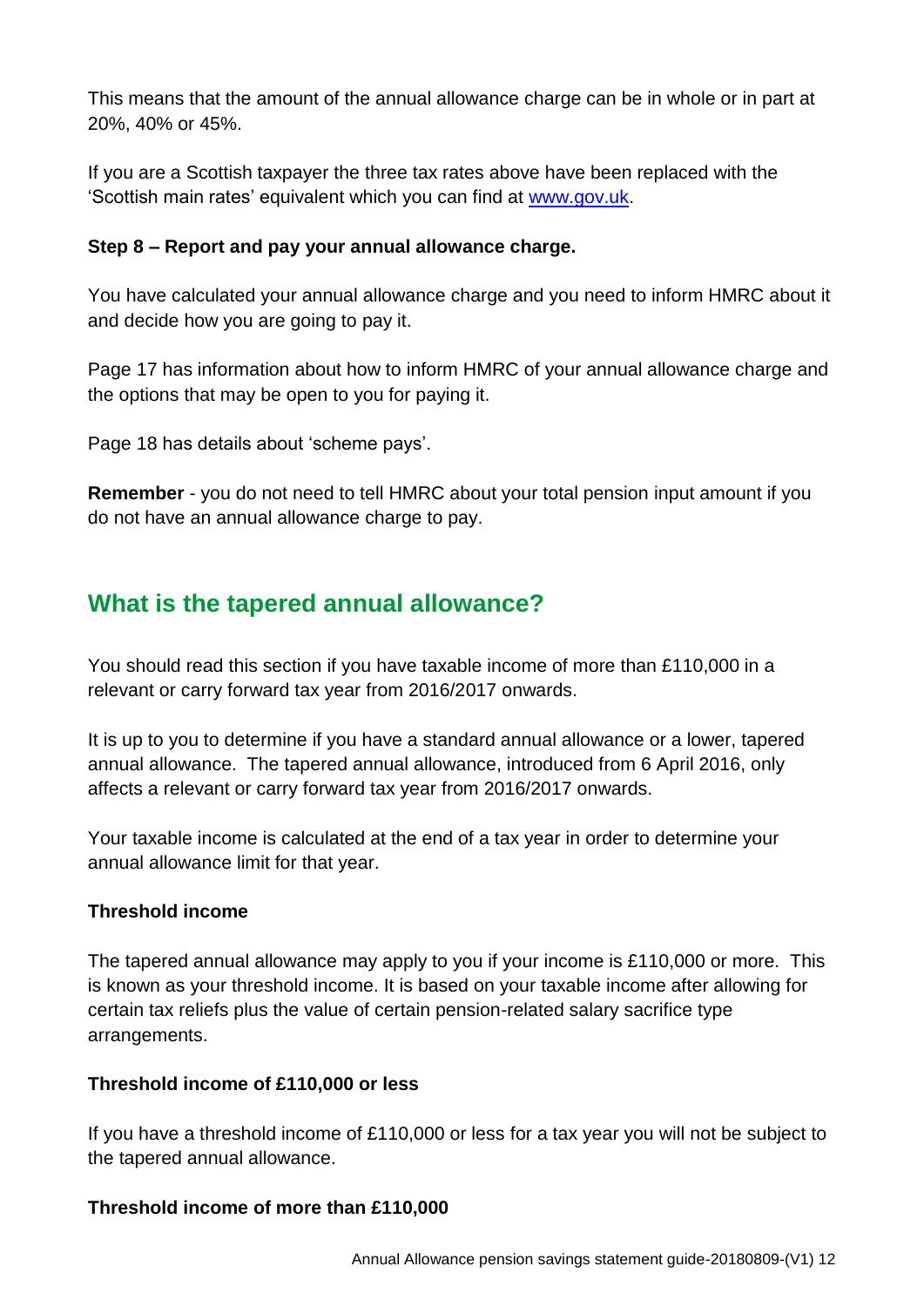If you have a threshold income of more than £110,000 you have to determine what your adjusted income is.

For a tapered annual allowance to apply to you in addition to a threshold income of more than £110,000 you also have to have an adjusted income of more than £150,000.

### **Adjusted income**

This is your taxable income after allowing for certain tax reliefs, under sections 193(4) and 194(1) of Finance Act 2004, plus the value of your pension savings during the relevant tax year.

HMRC's Pension Tax Manual has more information about adjusted income at: [www.gov.uk/hmrc-internal-manuals/pensions-tax-manual/ptm057100.](http://www.gov.uk/hmrc-internal-manuals/pensions-tax-manual/ptm057100)

## **Threshold income of more than £110,000 and an adjusted income of more than £150,000**

If you determine that you have an adjusted income of more than £150,000 your annual allowance, for that tax year, is reduced on a tapered basis.

## **Threshold income of more than £110,000 and an adjusted income of £150,000 or less**

A tapered annual allowance does not apply to you.

#### **Tapered reduction to the annual allowance**

The standard annual allowance is reduced by £1 for every £2 of adjusted income you earn above £150,000.

If your adjusted income takes your tapered annual allowance below £10,000 for the tax year, your reduced annual allowance for that year is set at £10,000. This means if you have adjusted income of more than £210,000 your annual allowance is set at £10,000.

## **What is the alternative annual allowance?**

You should read this section if you are over age 55 and a member of a money purchase pension scheme, this includes the NHS Money Purchase AVC Scheme or a personal pension, in a relevant or carry forward tax year from 2016/2017 onwards.

It is up to you to determine if you have a standard annual allowance or a lower, alternative annual allowance. The alternative annual allowance, introduced from 6 April 2015, only affects a relevant or carry forward tax year from 2016/2017 onwards.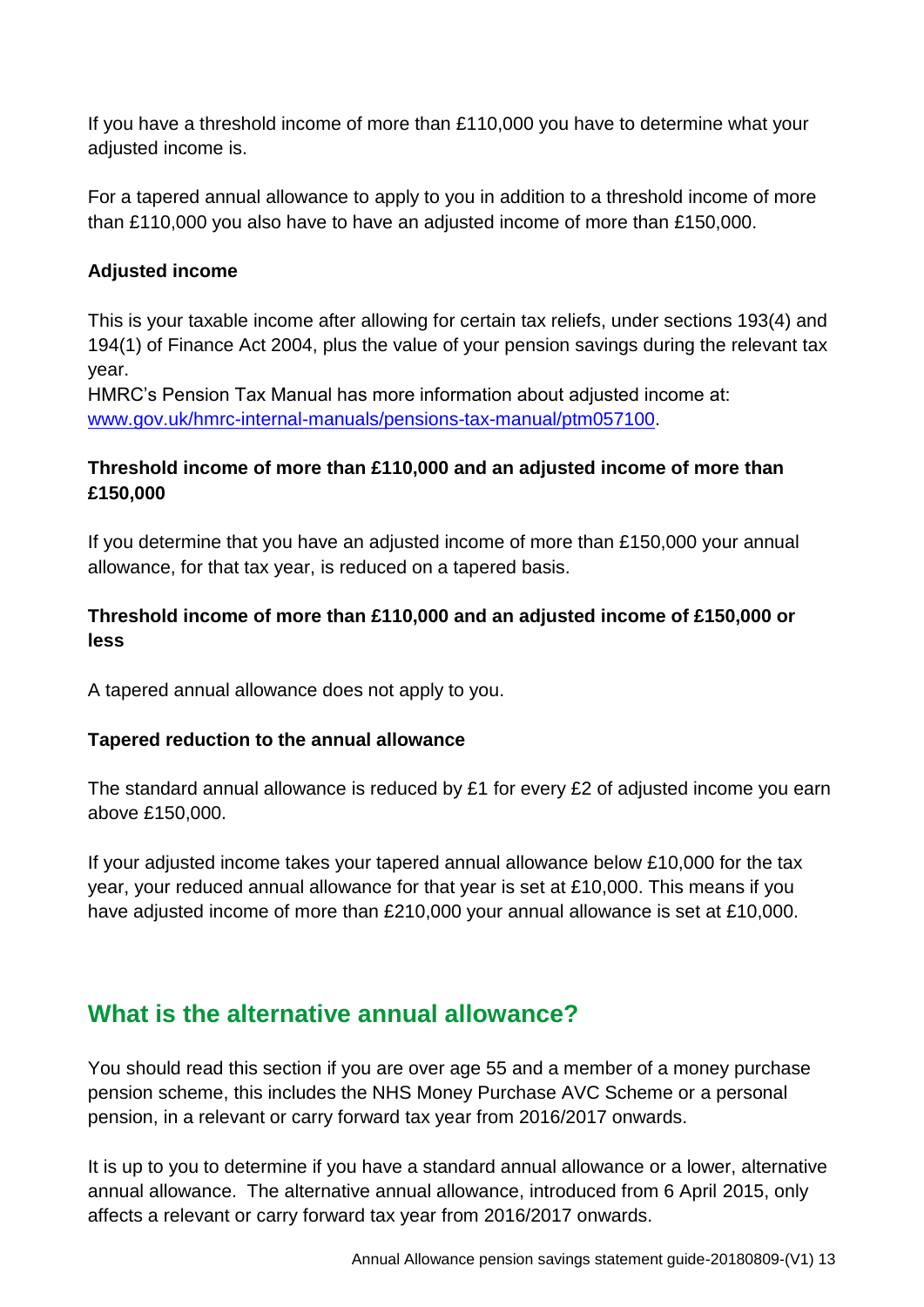#### **Determine if you have an alternative annual allowance**

To have an alternative annual allowance for pension savings in a defined benefit scheme, such as the 1995/2008 NHS Pension Scheme or the 2015 NHS Pension Scheme, you must also have a money purchase annual allowance for pension savings in your money purchase pension scheme.

#### **Determine if you have a money purchase annual allowance**

Pension flexibilities were introduced from 6 April 2015 to give flexible access to a money purchase pension savings from age 55.

You will have a money purchase annual allowance in respect of your pension savings in a money purchase pension scheme if you have:

- flexibly accessed pension benefits from a money purchase pension scheme after 5 April 2015; and
- paid pension contributions to a money purchase scheme of more than £4,000.

The money purchase annual allowance before 6 April 2017 was £10,000 and £4,000 from 6 April 2017.

#### **The alternative annual allowance**

If you have a money purchase annual allowance, for pension savings in your money purchase pension scheme, you will have an alternative annual allowance for pension savings in a defined benefit scheme, such as the 1995/2008 NHS Pension Scheme or the 2015 NHS Pension Scheme.

The alternative annual allowance before 6 April 2017 was £30,000 and £36,000 from 6 April 2017.

More information about the money purchase annual allowance and the alternative annual allowance can be found in a factsheet on the annual allowance section of the Member Hub of our website and on HMRC's website.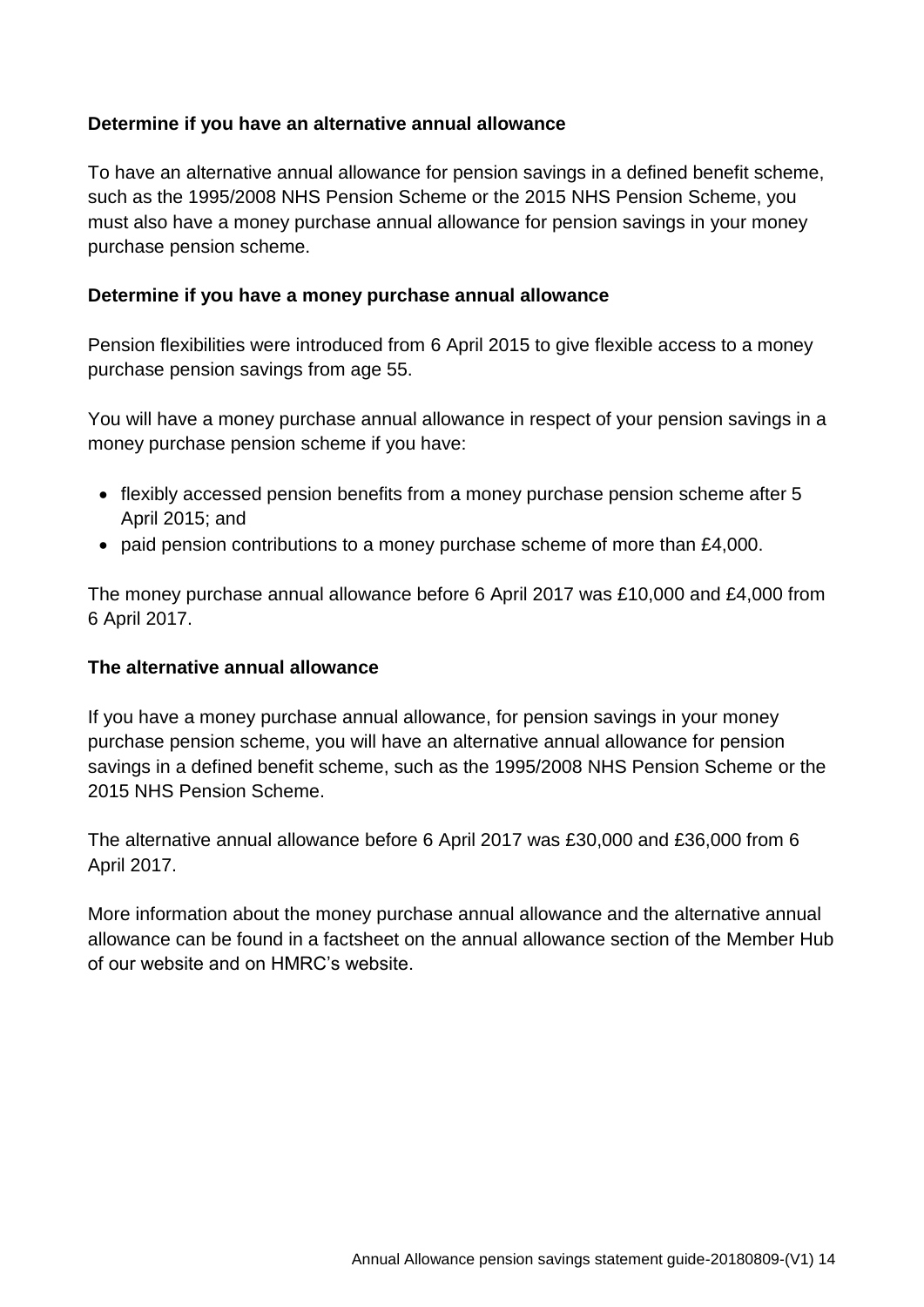## **How can I carry forward my unused annual allowance?**

To increase the annual allowance available to you in the relevant tax year you can carry forward unused annual allowance from the previous three tax years.

#### **When you have unused annual allowance**

If the total pension input amount in any of the previous three tax years is less than your annual allowance for that year you will have unused annual allowance which you could carry forward.

For each of these three tax years you need to determine the:

- total pension input amount by adding together all your pension input amounts from all your pension schemes; and your
- annual allowance limit.

Unused annual allowance is added to the relevant tax year's annual allowance to give you more available annual allowance in order to off-set against that year's total pension input amount.

| <b>Carry Forward Tax Year</b> | <b>Annual Allowance</b>                 |
|-------------------------------|-----------------------------------------|
| 2017/18                       | <b>Standard; Tapered or Alternative</b> |
| 2016/17                       | <b>Standard; Tapered or Alternative</b> |
| 2015/16                       | <b>Standard or Alternative</b>          |
| 2014/15                       | Standard                                |
| 2013/14                       | Standard                                |

If the total pension input amount in a carry forward tax year is equal to or more than your annual allowance then you have no unused annual allowance from that tax year to carry forward.

#### **When would unused annual allowance be useful?**

Having unused annual allowance to carry forward could mean that you have a reduced amount of annual allowance charge or even no tax charge to pay.

#### **How to carry forward your unused annual allowance**

The annual allowance for the relevant tax year should always be used first, followed by any unused from the previous three tax years, beginning with the earliest of these three years, followed by the middle year and the year before the relevant tax years.

#### **Unused annual allowance used in a previous relevant tax year**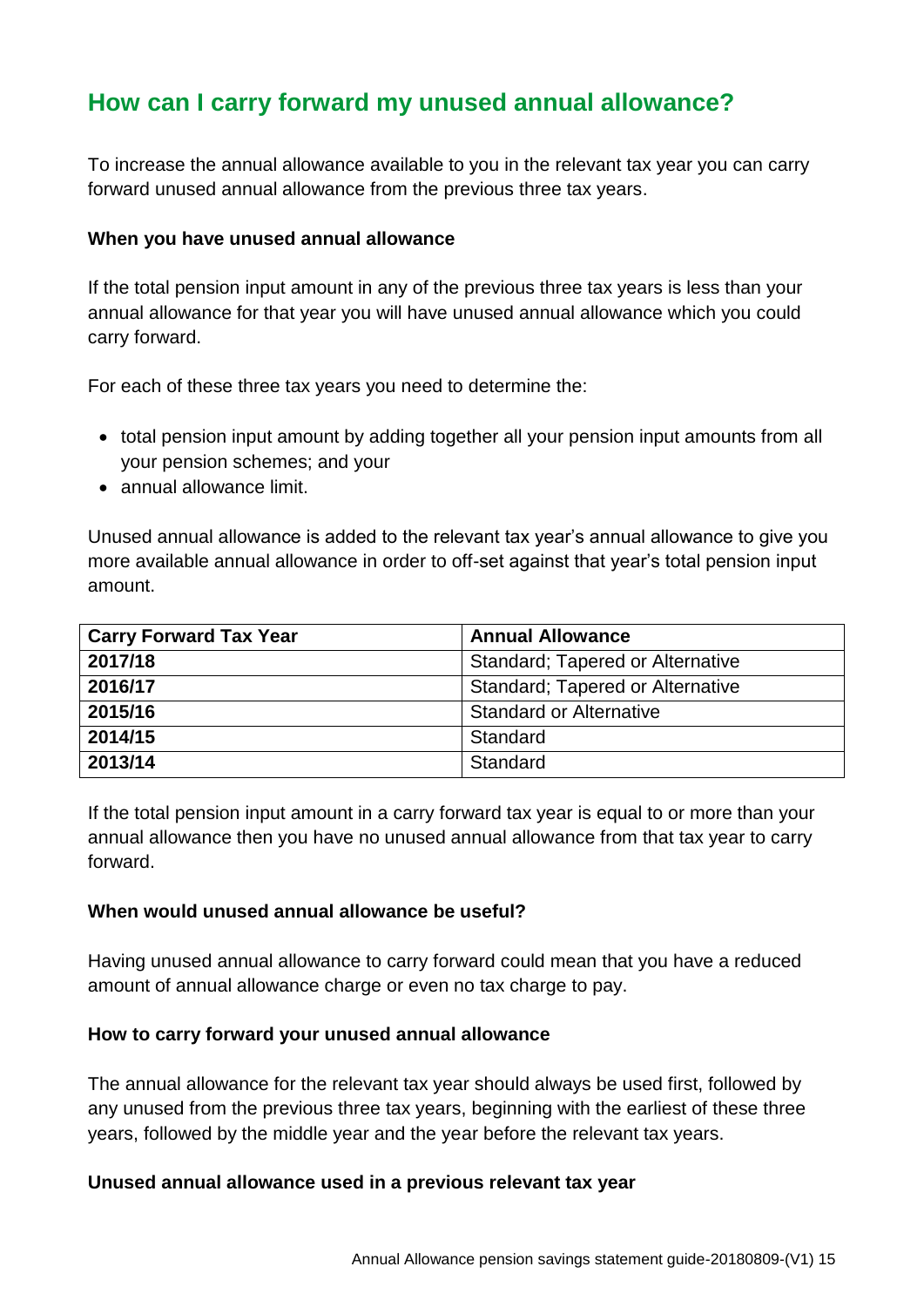You cannot reuse any annual allowance from one of the three tax years if you have already used it to protect yourself from having an annual allowance charge in a previous relevant tax year.

If you did not exhaust the tax year's unused annual allowance and the tax year is still within the last three years you can carry forward any remaining amount.

## **Carry forward and membership of more than one pension scheme**

If you are a member with pension input amounts in both the 2015 NHS Pension Scheme and the 1995/2008 NHS Pension Scheme you have only one amount of unused annual allowance.

You have to add together all the pension input amounts from these schemes and any other pension scheme to determine how much annual allowance you have not used.

## **Carry forward and the tapered or alternative annual allowance**

If you had a tapered or alternative annual allowance in one of the previous three tax years you need to factor this in when determining the amount of your unused annual allowance.

To have any unused annual allowance from these tax years your total pension input amount must be less than your tapered or alternative annual allowance. If your total pension input amount is equal to or more than your tapered or alternative annual allowance you will have no annual allowance to carry forward from this tax year.

If you have a tapered or alternative annual allowance in the relevant tax year any unused annual allowance from the previous three tax years can be carried forward and added to this lower annual allowance limit.

## **Carry forward from tax year 2015/2016**

You must determine if you have any unused annual allowance from the pre-alignment tax year first, up to £40,000 of which can be carried forward to the post-alignment tax year.

If your total pension input amount for this post-alignment tax year is less than £40,000 you will have unused annual allowance from 2015/2016 to carry forward.

| AA of £80,000<br>plus<br><b>Unused annual allowance</b><br>from 2014/2015, 2013/2014<br>and 2012/2013 | AA of £0.00<br>plus<br>Up to £40,000 not already used up by 8 July 2015<br>plus<br>Remaining unused annual allowance from<br>2014/2015, 2013/2014 and 2012/2013 |
|-------------------------------------------------------------------------------------------------------|-----------------------------------------------------------------------------------------------------------------------------------------------------------------|
| 6 April 2015 - 8 July 2015                                                                            | 9 July 2015 - 5 April 2016                                                                                                                                      |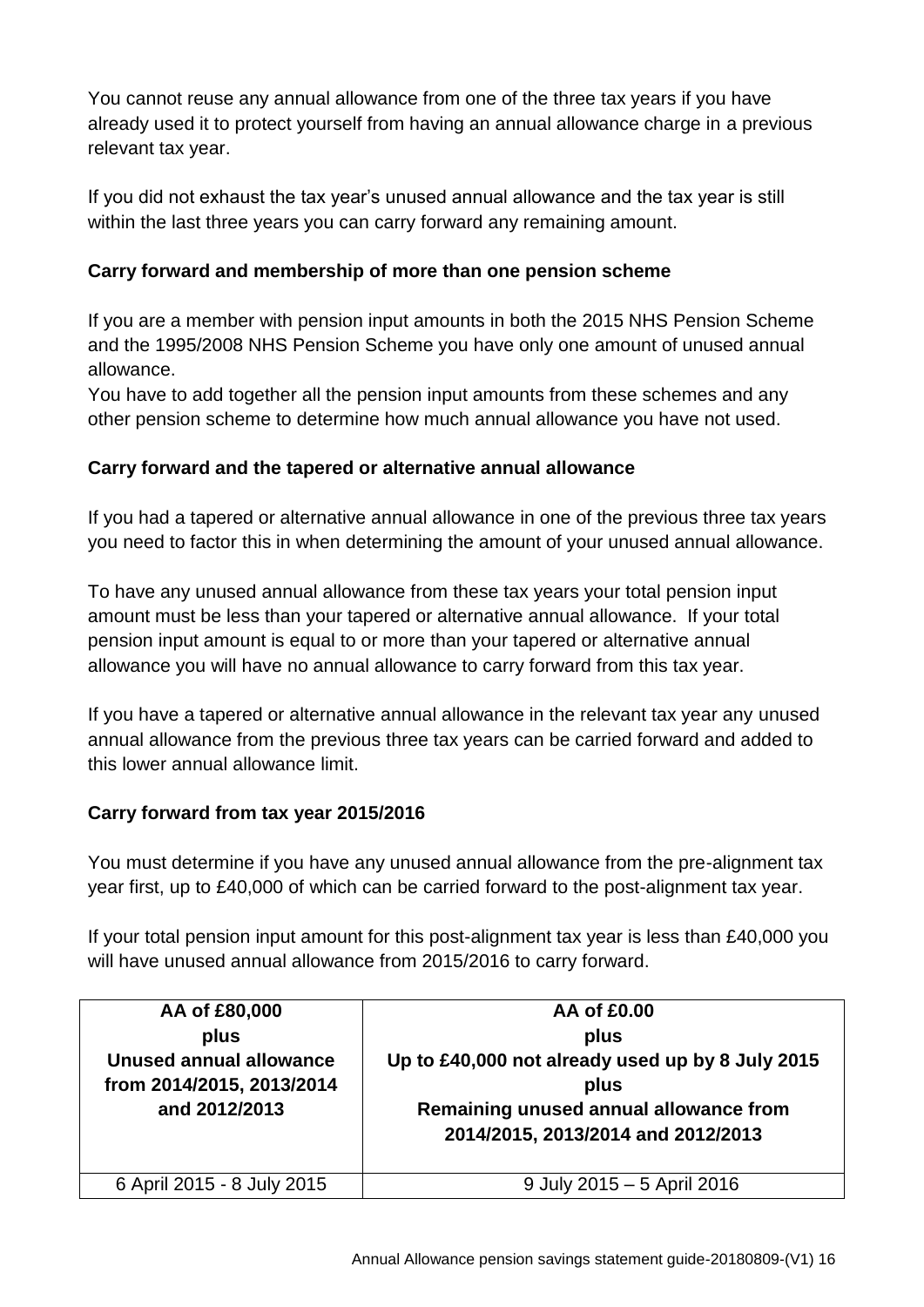## **How to report and pay and annual allowance charge?**

## **Paying an annual allowance charge to HMRC**

Ultimately you are responsible for paying your annual allowance charge to HMRC.

You can either:

- pay the tax charge directly to HMRC yourself; or
- share that responsibility with the NHS Pension Scheme this is an arrangement known as 'scheme pays' and more details about this is on page 18.

#### **Reporting an annual allowance charge to HMRC**

If you have an annual allowance charge you will need to tell HMRC about this and confirm how you will pay this amount over to HMRC.

If you usually complete a self-assessment tax return then you must tell HMRC about your pension input amount and liability to the annual allowance charge as part of this return.

You will need to complete the 'Additional Information' pages of the tax return to confirm that the total pension input amount exceeds your annual allowance.

HMRC has published a help sheet, HS345 - 'Pensions - tax charges on any excess over the lifetime allowance, annual allowance and on unauthorised payments' to help you to complete the 'Pension Savings Tax Charges' section on page Ai4 of the additional information pages.

You can find the help sheet by inserting 'HS345' into the search box at [www.gov.uk.](http://www.gov.uk/) If you do not usually complete a self-assessment tax return or it has been some time since you last did so you will need to register for one by completing form SA1.

It can take up to 20 working days to complete HMRC's registration process at the end of which you will be given a Unique Taxpayer Reference (UTR).

You can register on line by inserting 'SA1' into the search box at [www.gov.uk.](http://www.gov.uk/)

#### **We also have to make a report to HMRC**

We must report all the pension savings statements issued during a tax year if the pension input amount in either the 1995/2008 NHS Pension Scheme or the 2015 NHS Pension Scheme is more than the standard annual allowance.

## **If you pay the annual allowance charge yourself**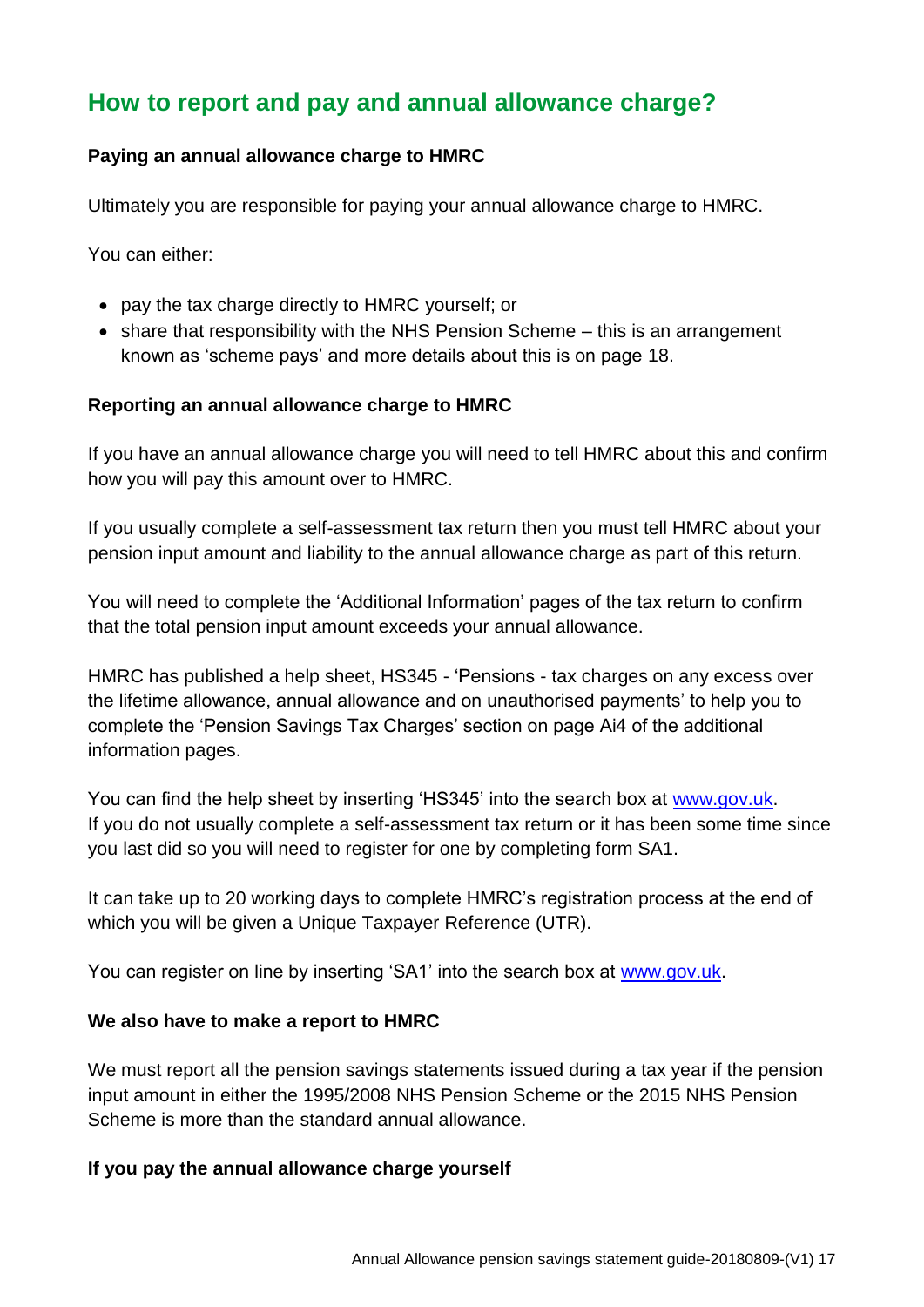You must pay your annual allowance charge to HMRC by 31 January, following the end of the relevant tax year. There may be interest applied if the annual allowance charge is paid after this date.

## **What is scheme pays?**

You can notify us in writing if you want the 1995/2008 NHS Pension Scheme or the 2015 NHS Pension Scheme to pay your annual allowance charge. In return for paying your tax charge your NHS pension benefits will be reduced.

#### **Scheme pays election and deadlines**

If you want us to pay your annual allowance charge to HMRC you need to complete the scheme pays election notice (SPE2) available on our website - please ensure you use the current version of the election notice.

In order for us to be able to accept your election we must receive it by the 31 July deadline date below.

| <b>Annual Allowance Charge In</b> | <b>Deadline</b> |
|-----------------------------------|-----------------|
| 2021/22                           | 31 July 2023    |
| 2020/21                           | 31 July 2022    |
| 2019/20                           | 31 July 2021    |
| 2018/19                           | 31 July 2020    |
| 2017/18                           | 31 July 2019    |
| 2016/17                           | 31 July 2018    |

You should complete and send us your election earlier if before the deadline one of the following events will take place, either you:

- retire in the same tax year as your annual allowance charge the election should be completed and sent to us at the same time or before your retirement application is completed; or
- reach age 75 the election should be completed and received by us before your  $75<sup>th</sup>$ birthday.

Once your election is accepted for scheme pays you are unable to withdraw it, although you have up to four years to change it.

## **Mandatory scheme pays**

We are obligated to accept your election if:

1. It is received by us by the deadline; and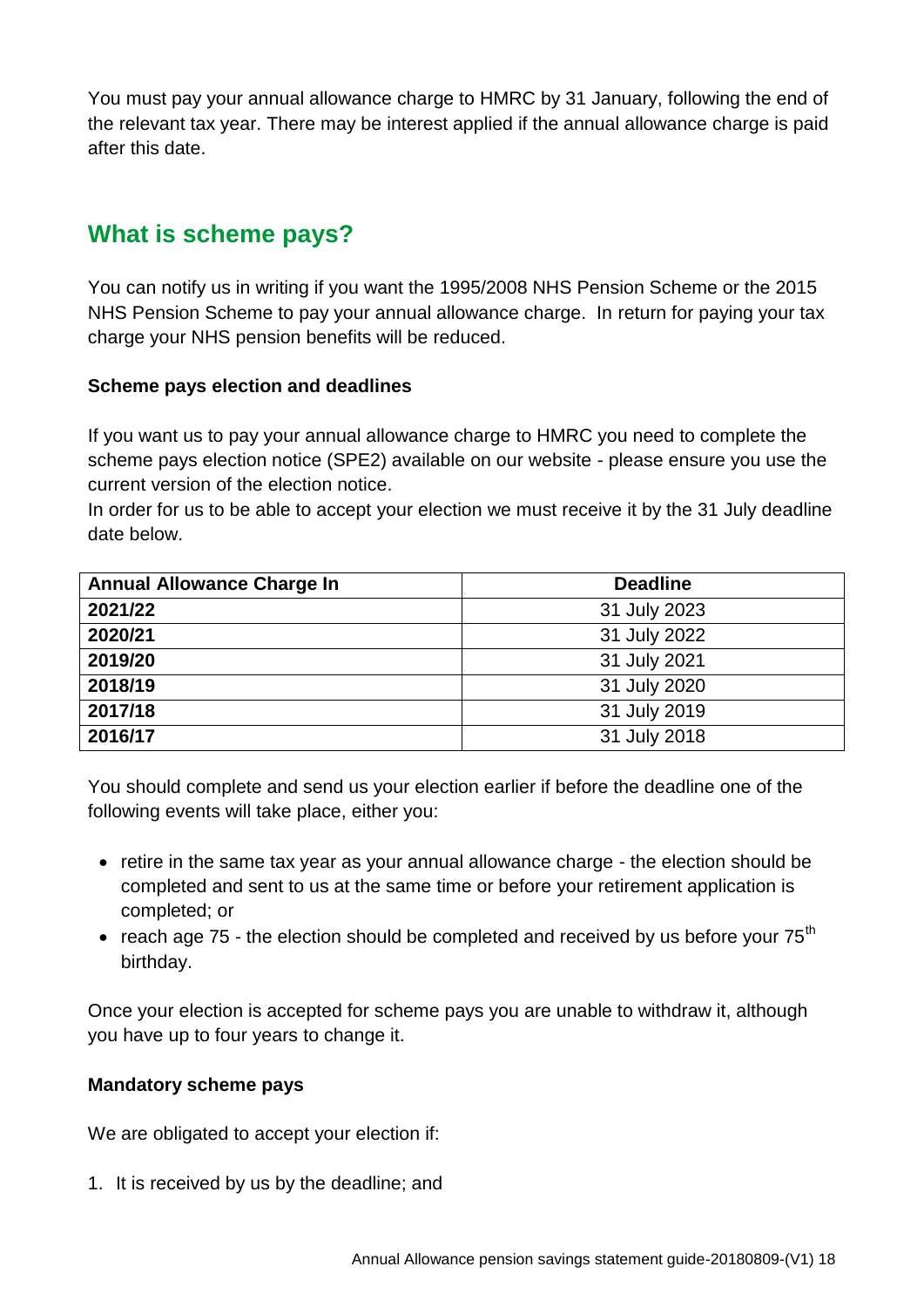- 2. The pension input amount in the 1995/2008 NHS Pension Scheme or the 2015 NHS Pension Scheme is more than the standard annual allowance; and
- 3. The annual allowance charge for the tax year is more than £2,000 (this is across all your pension schemes).

## **Voluntary scheme pays**

It is up to individual pension schemes whether or not they want to offer scheme pays, on a voluntary basis, to their members where the conditions for mandatory scheme pays above are not met.

Currently we only offer voluntary scheme pays only if you are a member of both the 1995/2008 NHS Pension Scheme and the 2015 NHS Pension Scheme and:

- 1. Your election is received by us by the deadline; and
- 2. the total pension input amount in the 1995/2008 NHS Pension Scheme and the 2015 NHS Pension Scheme is more than the standard annual allowance; and
- 3. the annual allowance charge for the tax year is more than £2,000 (this is across all your pension schemes).

## **Mandatory or voluntary scheme pays**

The amount of pension input period in the 1995/2008 NHS Pension Scheme, the 2015 NHS Pension Scheme or the total amount across both schemes when added together will determine whether your scheme pays election when received is mandatory or voluntary.

| <b>NHS</b><br><b>Scheme</b> | <b>Pension Input Amount</b>     | <b>Total</b><br><b>Amount</b> | <b>Scheme Pays</b> |
|-----------------------------|---------------------------------|-------------------------------|--------------------|
| 1995/2008                   | Under standard annual allowance | Under                         | No scheme pays     |
|                             |                                 |                               |                    |
| 2015                        | Under standard annual allowance |                               |                    |
| 1995/2008                   | Under standard annual allowance | Over                          | Voluntary          |
| 2015                        | Under standard annual allowance |                               |                    |
| 1995/2008                   | Under standard annual allowance | Over                          | Voluntary          |
| 2015                        | Over standard annual allowance  |                               | Mandatory          |
| 1995/2008                   | Over standard annual allowance  | Over                          | Mandatory          |
| 2015                        | Under standard annual allowance |                               | Voluntary          |
| 1995/2008                   | Over standard annual allowance  | Over                          | Mandatory          |
| 2015                        | Over standard annual allowance  |                               |                    |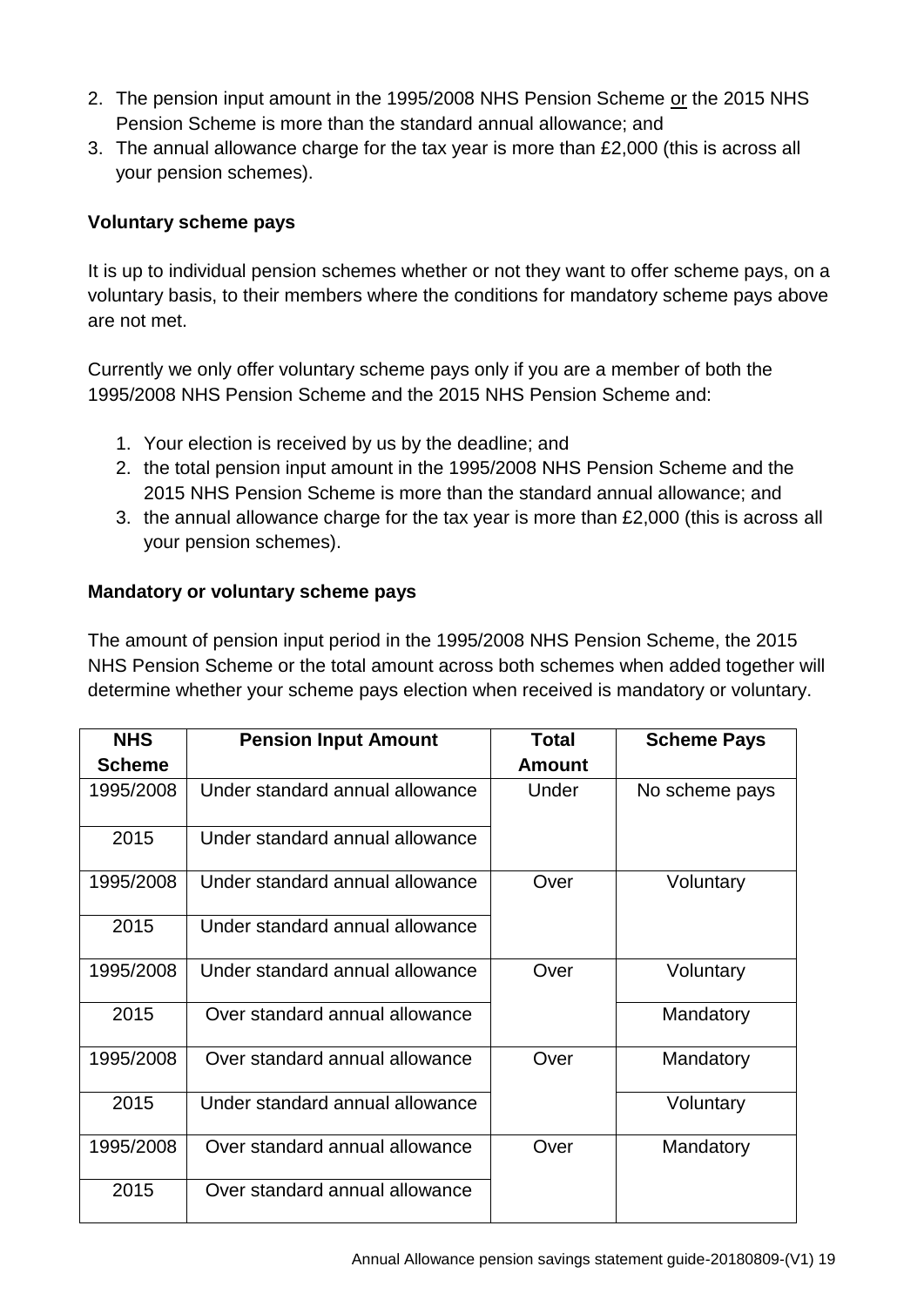#### **The maximum amount of scheme pays**

The maximum amount of annual allowance charge you can ask us to pay is a tax charge which has been calculated from the pension input amount that is over the standard annual allowance.

If you are a member of both NHS schemes this is the total pension input amount across both schemes.

#### **Scheme pays and the tapered annual allowance**

As a consequence of having a tapered annual allowance part of your annual allowance charge may not satisfy the mandatory or our voluntary scheme pays conditions.

If you have adjusted income of more than £150,000 this could result in you having to directly pay an annual allowance charge to HMRC of up to £13,500, if you had a taxable income of £210,000 or more.

This is the annual allowance charge on the £30,000 pension input amount, the difference between a tapered annual allowance of £10,000 and the standard annual allowance of £40,000, and tax paid at the higher tax rate band of 45%.

There is no obligation on us to pay this amount.

#### **Scheme pays and the alternative annual allowance**

Similar to the above we will not pay any annual allowance charge calculated from the pension input amount between the alternative annual allowance and the standard annual allowance.

#### **How we recover the cost of scheme pays**

The amount of your annual allowance charge paid is recorded as a separate account on your pension record, known as a notional negative defined contribution (DC).

In basic terms this account is very similar to us loaning you the money now to pay your annual allowance charge which you will then have to pay back, with interest, when you either retire or if you transfer out.

At retirement the total account owing, including interest, is converted into a debit amount to be permanently deducted from your NHS pension benefits.

The Scheme Actuary has provided actuarial factors to convert the total account owing into a benefit reduction. Separate factors are provided for ill-health retirement cases to reflect reduced life-expectancy.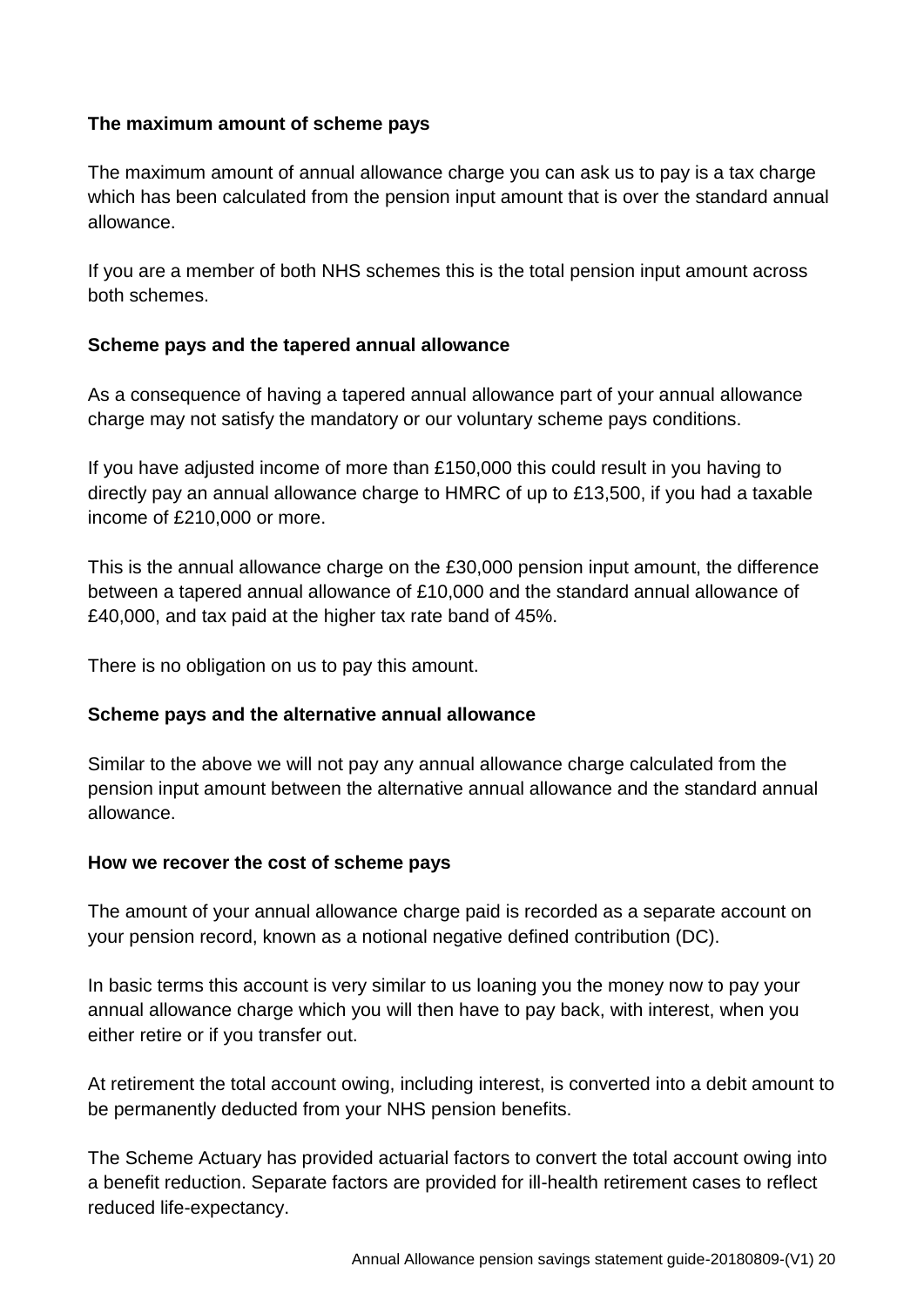These factors are available on our website.

#### **1995 Section members**

If you are a 1995 Section member your pension and lump sum will be permanently reduced when you retire.

#### **2008 Section members**

If you are a 2008 Section member your pension will be permanently reduced when you retire.

#### **2015 Scheme members**

If you are a 2015 Scheme member your pension will be permanently reduced when you retire.

#### **Members of both NHS schemes**

If you are a member of both NHS schemes there will be a separate benefit reduction in each scheme. The reduction is apportioned based on each scheme's pension input amount and the combined pension input amount across both schemes.

Please make sure that you complete both sections of the SPE2, parts B and C, if you want all your annual allowance charge to be paid by us.

#### **What you should be aware of when asking for voluntary scheme pays**

If we pay your annual allowance charge on a voluntary scheme pays basis you will remain solely liable for it until it is paid.

Because of this you are responsible for any interest HMRC may charge if the annual allowance charge is paid after the self-assessment tax return deadline of 31 January. We will not pay any interest charges in respect of a voluntary scheme pays election.

#### **If you die after making a scheme pays election**

If you die before we have paid the annual allowance charge to HMRC we will cancel your election and your estate will retain the liability for it.

If we have paid the tax charge to HMRC and you die:

• before your retirement - the total amount owing is written off by us; or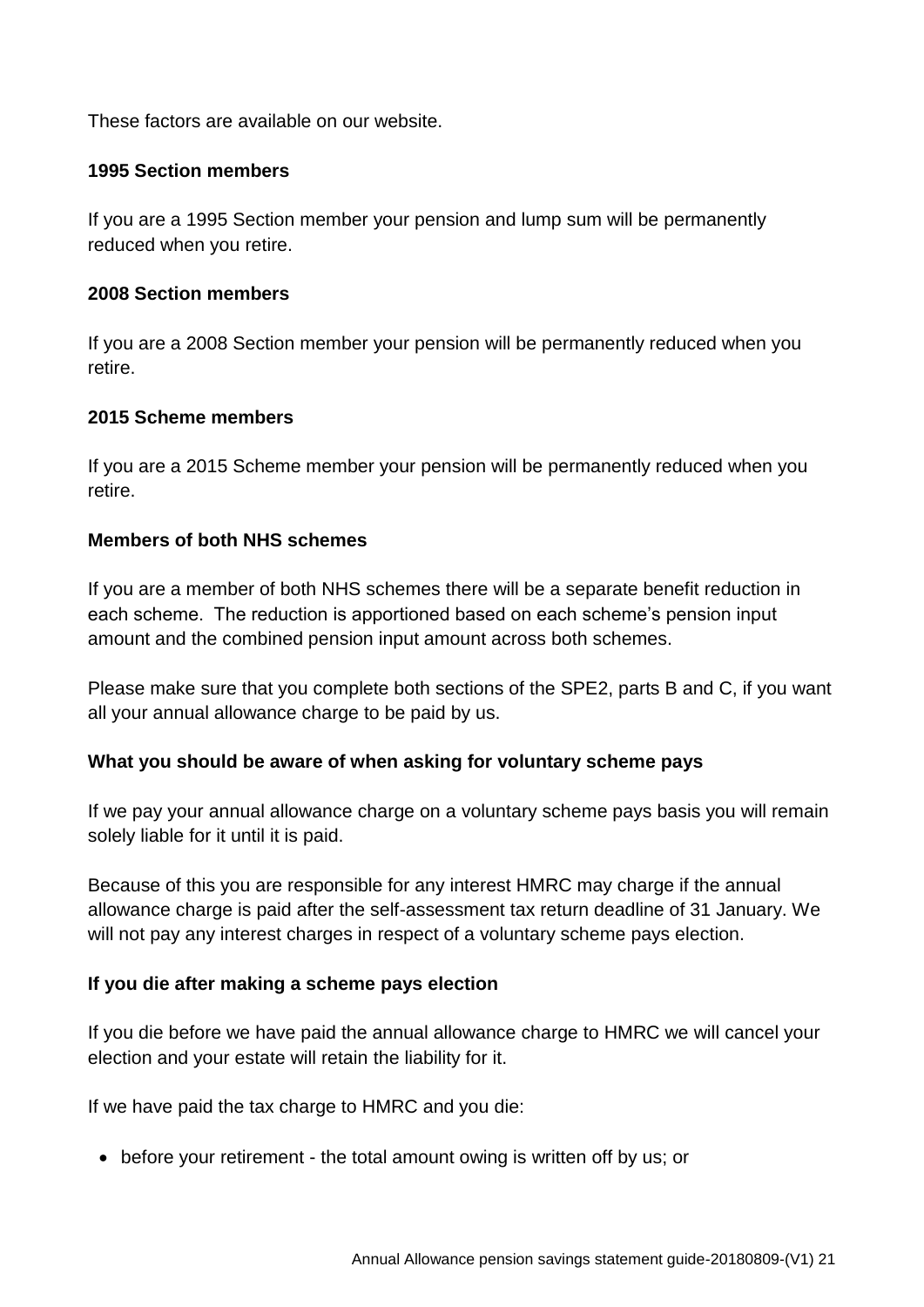after your retirement and your pension benefits had already been reduced - this will have a consequential effect on the amount of death benefits that are payable to a dependant.

#### **Interest on the notional negative DC account**

Interest is added to the account based on:

• the previous September's CPI figure; plus

The Superannuation Contributions Adjusted for Past Experience (SCAPE) discount rate. The SCAPE is variable.

| <b>Dates</b>        | <b>SCAPE discount rate</b> |
|---------------------|----------------------------|
| Up to 15 March 2016 | 3.0%                       |
| From 16 March 2016  | 2.8%                       |

Interest applies from 1 January following receipt of your election until retirement benefits become payable or pension rights are transferred out.

| <b>Tax Year</b> | <b>Scheme Pays Deadline</b> | <b>Interest Applied From</b> |
|-----------------|-----------------------------|------------------------------|
| 2021/22         | 31 July 2023                | 1 January 2024               |
| 2020/21         | 31 July 2022                | 1 January 2023               |
| 2019/20         | 31 July 2021                | 1 January 2022               |
| 2018/19         | 31 July 2020                | 1 January 2021               |
| 2017/18         | 31 July 2019                | 1 January 2020               |
| 2016/17         | 31 July 2018                | 1 January 2019               |

The Scheme Actuary reserves the right to change the amount of interest charged.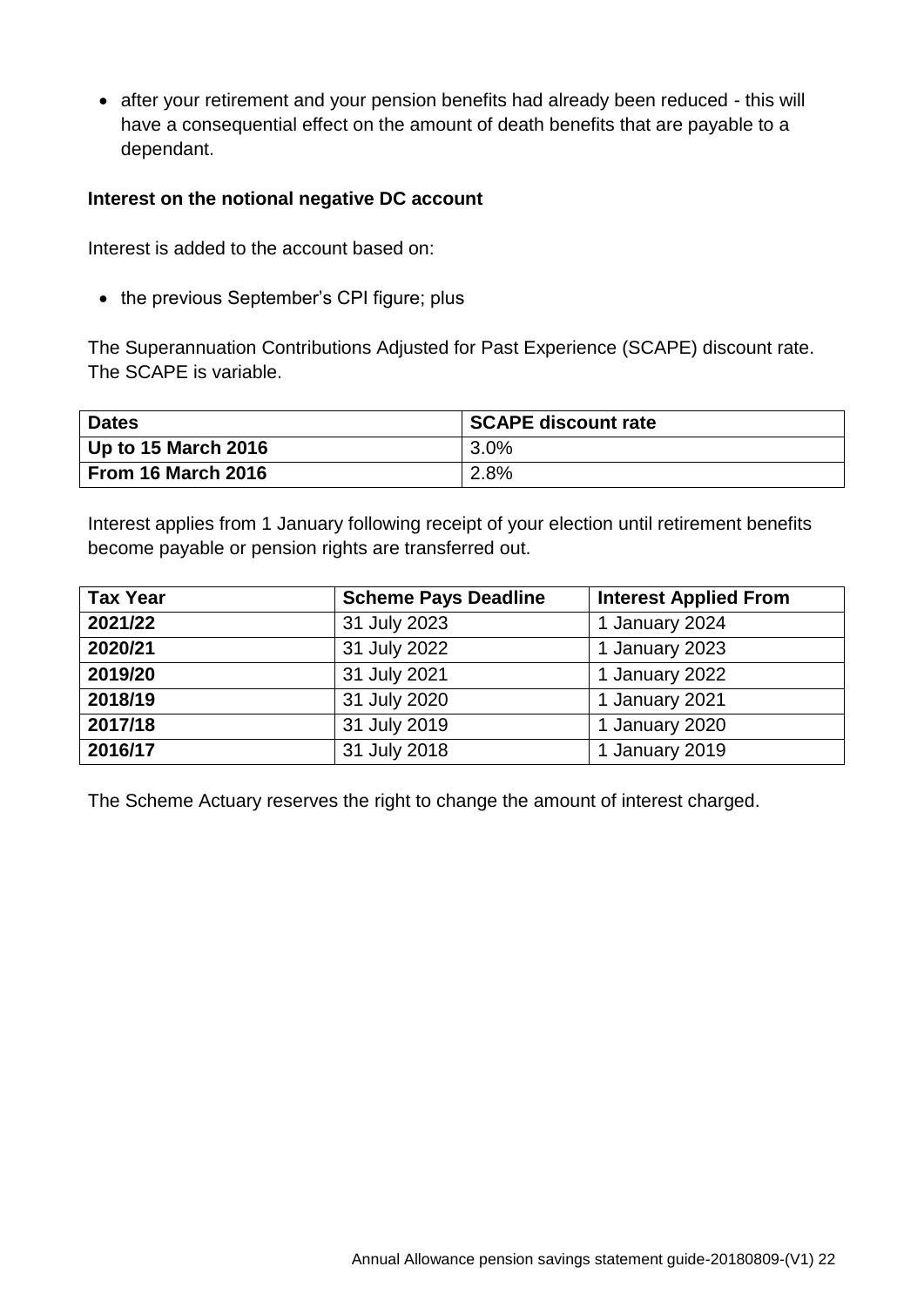## **What are the key dates for annual allowance?**

The key dates that you need to know about for annual allowance are

**6 April each year –** is the start of the pension input period.

**6 July each year –** is the deadline for employers to send membership and pay information for the previous scheme year to us.

**31 July each year –** is the deadline for members to send in their scheme pays election to us for an annual allowance charge.

**5 October each year –** is the deadline for us to send you a pension savings statement if the growth in your NHS benefits is more than the annual allowance.

This is dependent on the employer updating us with the correct membership and pay information by 6 July.

**31 January each year-** is the latest date for submission of a self-assessment tax return on line.

**5 April each year -** is the end of the pension input period.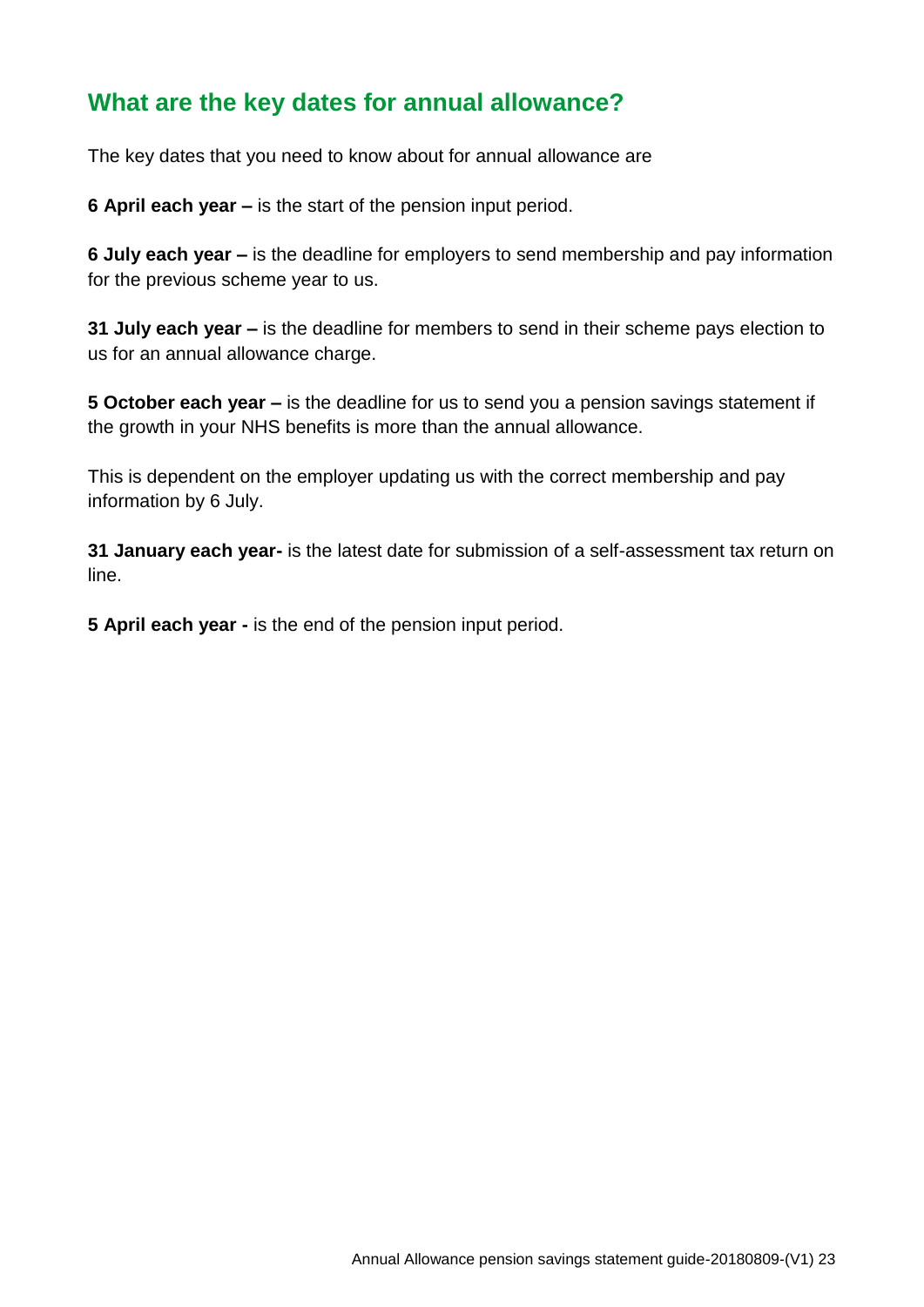# **Glossary**

| 1995/2008 NHS         | This NHS scheme closed with effect from 1 April 2015 at which     |
|-----------------------|-------------------------------------------------------------------|
| <b>Pension Scheme</b> | time a new pension scheme was introduced. Although closed,        |
|                       | some members were entitled to continue in this scheme             |
|                       | through protection arrangements.                                  |
|                       |                                                                   |
|                       |                                                                   |
|                       | The scheme has two sections; the 1995 Section and the 2008        |
|                       | Section.                                                          |
|                       |                                                                   |
|                       | There is a scheme identifier tool on our website to assist you in |
|                       | understanding which scheme(s) you are part of. This can be        |
|                       | found at https://apps.nhsbsa.nhs.uk/choice/MemberID.html          |
|                       | and the member guides can be found under the Member Hub           |
|                       | on the website.                                                   |
| <b>2015 NHS</b>       | This NHS scheme was introduced on 1 April 2015 and includes       |
| <b>Pension Scheme</b> | all eligible workers with the exception of members that have      |
|                       | protection arrangements in place in the 1995/2008 NHS             |
|                       | Pension Scheme.                                                   |
|                       |                                                                   |
|                       | There is a scheme identifier tool on our website to assist you in |
|                       | understanding which scheme(s) you are part of. This can be        |
|                       | found at: https://apps.nhsbsa.nhs.uk/choice/MemberID.html         |
|                       |                                                                   |
|                       | and the member guides can be found under the Member Hub           |
|                       | on the website.                                                   |
| <b>Alternative</b>    | If the money purchase annual allowance limit is exceeded for      |
| <b>Annual</b>         | the tax year you will have a lower alternative annual allowance   |
| <b>Allowance</b>      | for your defined benefit pension savings during this tax year.    |
|                       | See page 13.                                                      |
| <b>Annual</b>         | This is the maximum amount of pension savings on which HM         |
| <b>Allowance</b>      | Revenue and Customs (HMRC) will allow tax relief during a tax     |
|                       | year. If pension savings growth is more than the annual           |
|                       | allowance, you may have to pay an annual allowance tax            |
|                       | charge.                                                           |
|                       |                                                                   |
|                       | The standard annual allowance is currently £40,000. However,      |
|                       | the annual allowance available to you may be lower if you had     |
|                       | taxable income of more than £110,000.                             |
| <b>Annual</b>         | If your total pension input amount is more than your annual       |
| <b>Allowance</b>      | allowance plus any unused annual allowance carried forward        |
| Charge                | then you will have an annual allowance tax charge. See page       |
|                       | 11.                                                               |
| <b>Carry Forward</b>  | Any unused annual allowance from the last three tax years can     |
|                       | be carried forward and added to the relevant tax year's annual    |
|                       | allowance. See page 15.                                           |
|                       |                                                                   |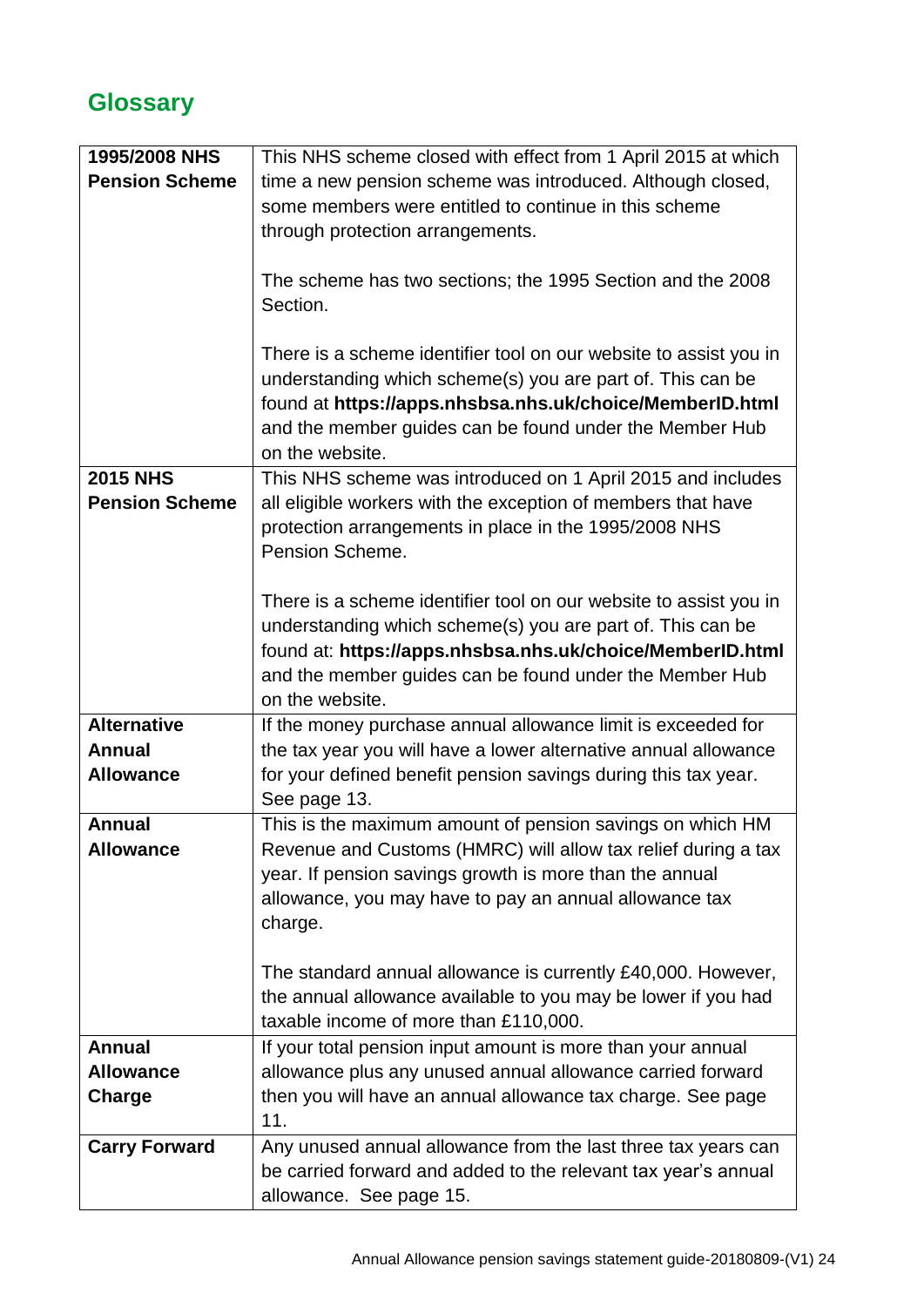| <b>Consumer Price</b>    | The consumer price index measures changes in the price level     |
|--------------------------|------------------------------------------------------------------|
| Index (CPI)              | of consumer goods and services such as transportation, food      |
|                          | and medical care.                                                |
|                          |                                                                  |
|                          |                                                                  |
|                          | This value is one of the figures used to calculate the growth in |
|                          | member pensions. See page 6                                      |
| <b>Defined Benefit</b>   | Sometimes called final salary or career average pension          |
| <b>Scheme</b>            | schemes.                                                         |
|                          |                                                                  |
|                          | These are usually workplace pensions arranged by your            |
|                          | employer.                                                        |
|                          |                                                                  |
|                          | How much you get depends on your pension scheme's rules,         |
|                          | not on investments or how much you have paid in. They are        |
|                          | usually based your pensionable earnings and how long you         |
|                          | have worked for your employer.                                   |
|                          |                                                                  |
|                          |                                                                  |
|                          | The pension scheme will promise to give you a certain amount     |
|                          | each year when you retire.                                       |
| <b>Defined</b>           | Sometimes called money purchase pension schemes.                 |
| <b>Contribution</b>      | These can be workplace pensions arranged by your employer        |
| <b>Scheme</b>            | or private pensions arranged by you.                             |
|                          |                                                                  |
|                          | Money paid in by you, or your employer, is invested by the       |
|                          | pension provider. The value of your pension fund can go up or    |
|                          | down depending on how the investments perform.                   |
| <b>Money Purchase</b>    | Another name for a defined contribution scheme. See above        |
| <b>Scheme</b>            | definition.                                                      |
|                          |                                                                  |
| <b>Money Purchase</b>    | You will have a money purchase annual allowance if you are       |
| <b>Annual</b>            | over age 55, have flexibly accessed a money purchase             |
| <b>Allowance</b>         | arrangement and contributed more than £4,000 (£10,000 up to      |
|                          | 5 April 2017) to a money purchase pension scheme. See page       |
|                          | 13.                                                              |
| <b>Notional</b>          |                                                                  |
|                          | This is similar to us 'loaning' you an amount of money now to    |
| <b>Negative Defined</b>  | pay your annual allowance charge which you will have to pay      |
| <b>Contribution (DC)</b> | back with interest at a future date. This is usually when you    |
| <b>Account</b>           | retire or if you transfer out.                                   |
| <b>Pension Input</b>     | The pension input amount is the difference between the value     |
| <b>Amount</b>            | of the NHS pension benefits at the beginning, the opening        |
|                          | value, and the end, the closing value, of the pension input      |
|                          | period. See page 6.                                              |
| <b>Pension Input</b>     | This is the period over which the pension input amount is        |
| <b>Period</b>            | measured. A pension input period normally runs for a period of   |
|                          | 365 days; however it can be for a shorter period of time if a    |
|                          | person joins a pension scheme in the middle of a pension input   |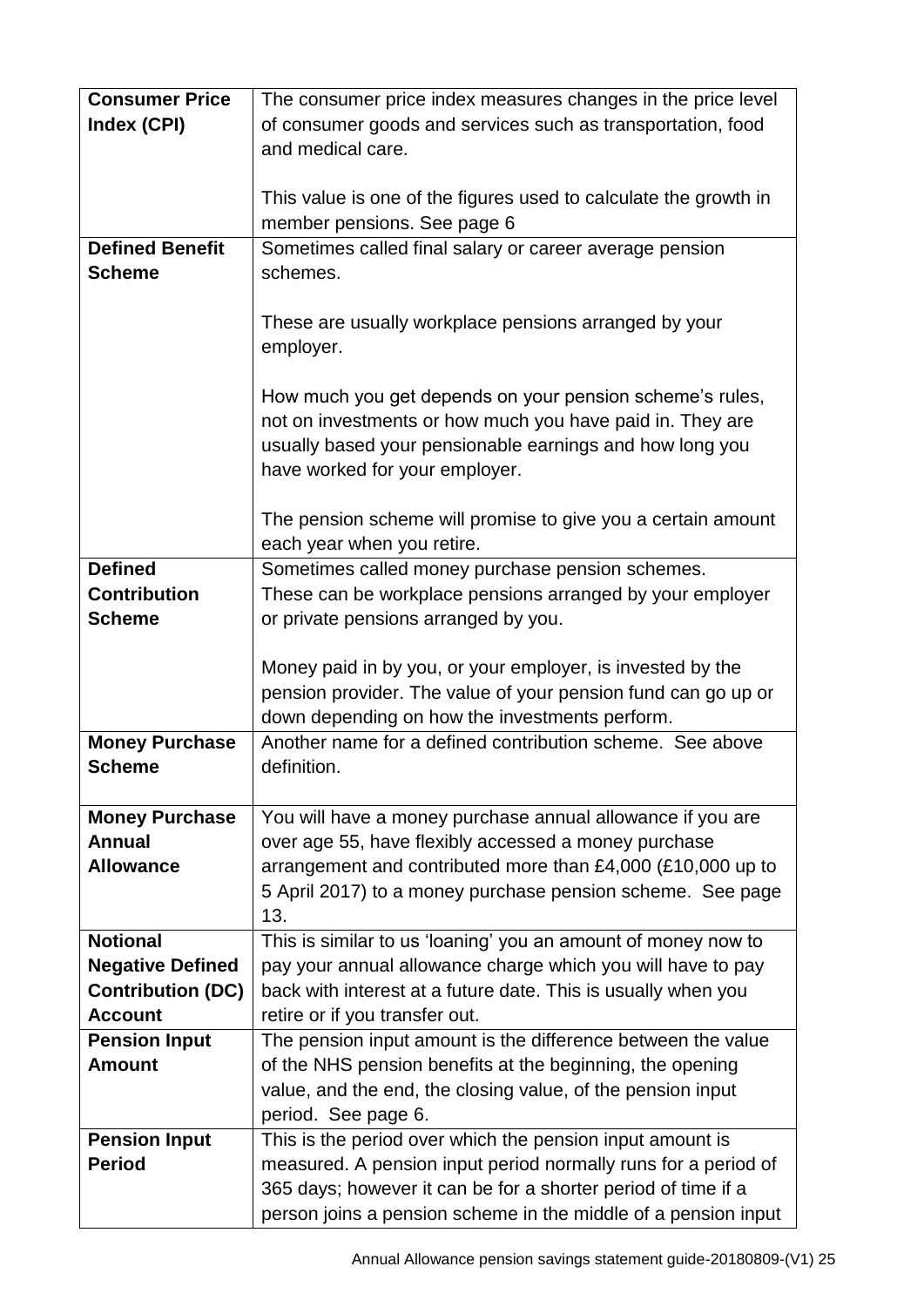|                            | period.                                                                                               |
|----------------------------|-------------------------------------------------------------------------------------------------------|
|                            | Only tax year 2015/2016 has a pension input period of more                                            |
|                            | than 365 days. From 6 April 2016 the pension input period                                             |
|                            | matches the tax year. See page 6.                                                                     |
| <b>Practitioner</b>        | Includes a:                                                                                           |
|                            |                                                                                                       |
|                            | • single handed GP, GP partner or a GP shareholder (in a                                              |
|                            | company limited by shares) that holds a GMS, PMS, APMS or                                             |
|                            | sPMS contract.                                                                                        |
|                            | . surgery based salaried GP or long term fee based GP.                                                |
|                            | • pensionable freelance GP Locum.<br>• General Dental Practitioner (GDP) working in a GDS or PDS      |
|                            | surgery who is a single hander, partner, shareholder or                                               |
|                            | associate.                                                                                            |
|                            | • vocational/foundation trainee directly employed by a GDS or                                         |
|                            | PDS surgery.                                                                                          |
|                            | • GDP employed by NHS England or Local Health Board (LHB)                                             |
|                            | to perform .GDS, PDS, EDS or Dental Out Of Hours (OOH)                                                |
|                            | services.                                                                                             |
|                            | • NHS Ophthalmic Medical Practitioner (OMP) contracted                                                |
|                            | directly with NHS England or an LHB to perform General                                                |
|                            | <b>Ophthalmic Services (GOS)</b>                                                                      |
| <b>On Demand</b>           | You or a third party have contacted us and asked for a pension                                        |
| <b>Statement</b>           | savings statement.                                                                                    |
|                            |                                                                                                       |
|                            | This may be appropriate if you did not receive an automatic                                           |
|                            | statement by 6 October or if your employer has made changes                                           |
|                            | to the data they sent us and you need a revised statement.                                            |
| <b>Relevant Tax</b>        | The relevant tax year for annual allowance purposes is the year                                       |
| Year<br><b>Scheme Pays</b> | in which the pension input period ends.<br>If you have an annual allowance charge, you may be able to |
|                            | ask us to pay this tax charge to HMRC. We will then recover                                           |
|                            | this payment by permanently reducing your NHS benefits at                                             |
|                            | retirement.                                                                                           |
| <b>Scheme</b>              | A member who moved to the 2015 NHS Pension Scheme from                                                |
| <b>Transition</b>          | the 1995/2008 NHS Pension Scheme on or after 1 April 2015                                             |
| <b>Member</b>              | and has pensionable service in both.                                                                  |
| <b>Tax Year</b>            | A tax year starts on 6 April and ends on the 5 April.                                                 |
| <b>Tapered Annual</b>      | If you had a threshold income of more than £110,000 and an                                            |
| <b>Allowance</b>           | adjusted income of more than £150,000 you may have                                                    |
|                            | available annual allowance which is less than the standard                                            |
|                            | annual allowance.                                                                                     |
|                            |                                                                                                       |
|                            | The reduction is tapered reducing the standard annual                                                 |